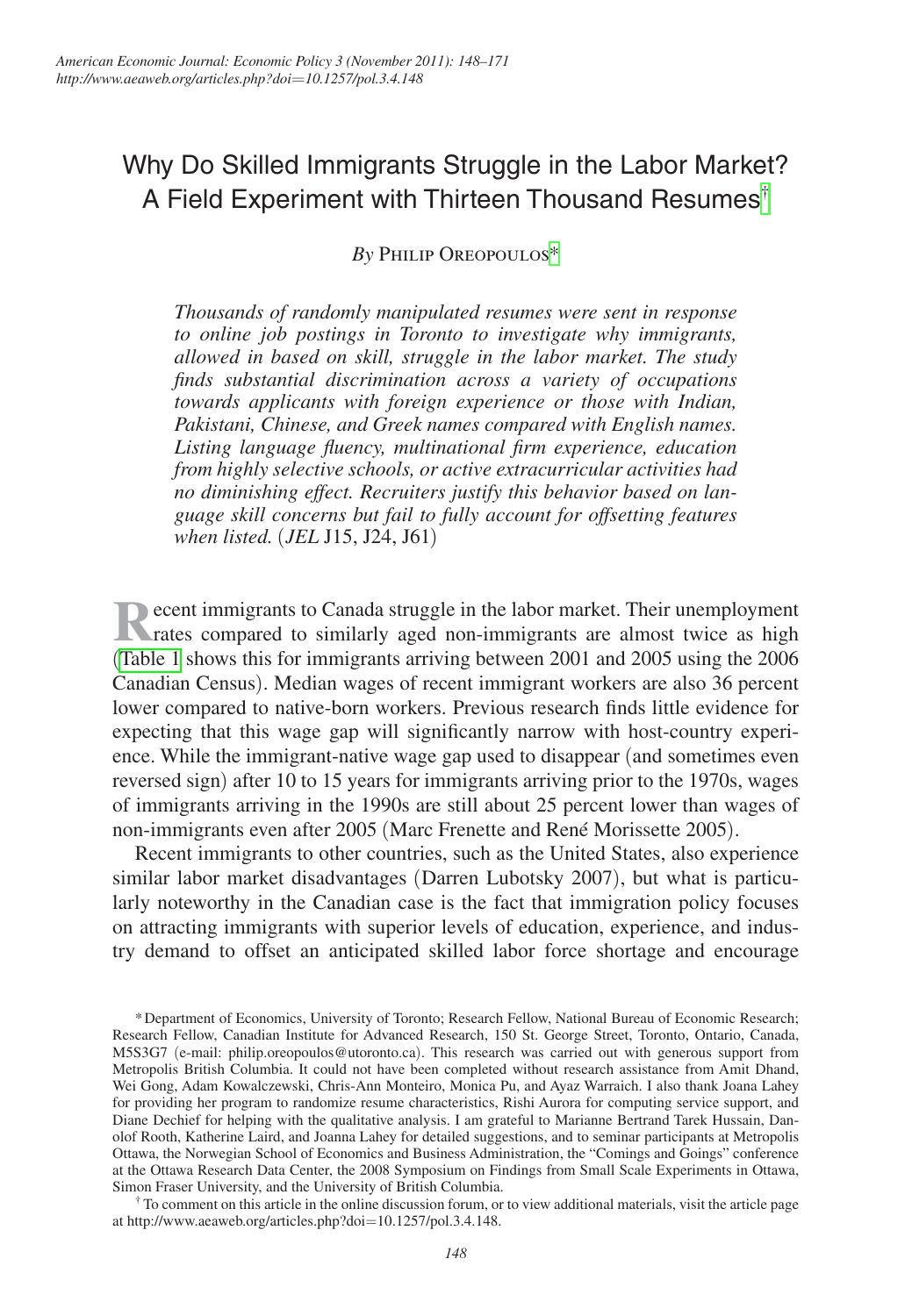<span id="page-1-0"></span>

|                                                             |                  | Mean earnings        | Median earnings      |
|-------------------------------------------------------------|------------------|----------------------|----------------------|
|                                                             | Unemployment     | for positive earners | for positive earners |
|                                                             | rate             | in labor force       | in labor force       |
|                                                             | $\left(1\right)$ | $^{(2)}$             | (3)                  |
| Non-immigrants                                              | 0.059            | 39,841               | 33,000               |
| Recent immigrants (0–4 years)                               | 0.104            | 27,462               | 21,000               |
| Ratio (Non-immig/immig)                                     | 0.57             | 1.45                 | 1.57                 |
| Estimated ratio, conditional on age,<br>schooling, and city | 0.54             | 2.20                 | 1.94                 |
| Sample size                                                 | 127,149          | 119,275              | 119,275              |

Table 1—Unemployment and Earnings Differences Between Recent Immigrants and Natives Aged 25–39 from the 2006 Census

*Notes:* The sample in column 1 includes all individuals from the 2006 Public-Use Canadian Census, aged 25–39, in the labor force, and either recorded as a non-immigrant, or a recent immigrant (arrived within the last 5 years). The sample in columns 2 and 3 is restricted further to individuals with positive earnings. All amounts are in 2005 Canadian dollars. The estimated ratio is computed by first regressing unemployment status or log earnings on immigrant status, plus fixed effects for age, highest degree, and city of residence. The unemployment rate and mean earnings is imputed using the immigrant coefficient from the regression, relative to the actual value for non-immigrants, and the ratio of this is reported in the table. For column 3, quantile regregression around the median is used instead of ordinary least squares.

economic growth. More than half of today's immigrants enter Canada under a point system, which rates applicants based on their highest degree, language ability, age, whether they have work experience at occupations deemed "in demand," whether they already have a job offer, have worked or studied in Canada previously, and have cash at hand.<sup>[1](#page-1-1)</sup> Virtually every immigrant who enters Canada under the point system now has at least an undergraduate degree. The overall percentage of recent immigrants with an undergraduate degree is about 60 percent, compared to 20 percent for Canadian born of similar age (Statistics Canada 2008). Conditioning on highest degree completed, therefore, causes the relative wage gap between recent immigrants and non-immigrants to *increase*, from 36 percent lower wages for immigrants to 48 percent (Table 1).

Canada has the largest per-capita immigration rate in the world (Benjamin Dolin and Margaret Young 2004). Policymakers are concerned about the lack of immigrant assimilation because it suggests that recent immigrants are not integrating into the high-skilled labor market, despite efforts to attract immigrants who will. This raises questions about the role immigration plays in providing Canada with a source of highly skilled individuals to boost economic growth. It also has important implications for the use of government transfer programs, such as social assistance and child tax benefits, as well as for income tax revenues. A number of other countries such as the United Kingdom, Spain, and Germany are also considering or in the process of bringing in a point system as part of a plan to shift their immigration policies more towards a skill-based focus. The international competition to attract

<span id="page-1-1"></span><sup>&</sup>lt;sup>1</sup> See Charles M. Beach, Alan G. Green, and Christopher Worswick (2007), Heather Antecol, Peter Kuhn, and Stephen J. Trejo (2006) or George J. Borjas (1993) for more details about the Canadian point system (more formally called Federal Skilled Status Category). Language ability is evaluated based on an applicant's International English Language Test System (IELTS) score, or by submitting a written explanation detailing training in and usage of English language. If an immigration officer believes that the written explanation is inadequate, he or she may require that the applicant take the IELTS instead.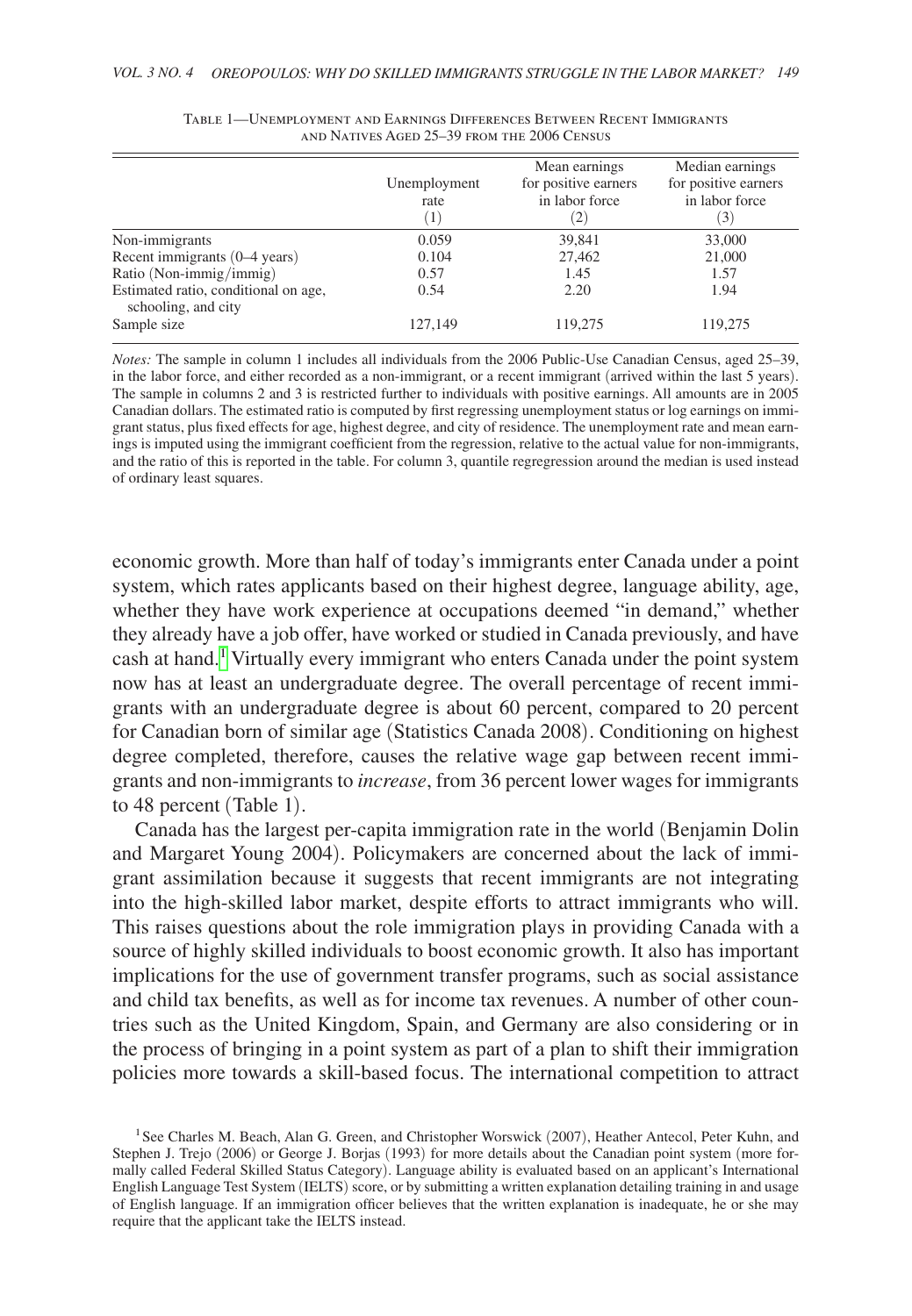skilled immigrants is increasing and more attention is being devoted to a point system approach to evaluate the desirable characteristics of prospective immigrants. While the United States has traditionally emphasized the role of family reunification in its immigration policy, some debate has come about over the possible adoption of a point system. As a result, it is also worthwhile to investigate, from the perspective of other countries, why Canada's point system does not appear to be having its desired effect.

The usual suspects to explain the gap include the possibility that employers do not value foreign education as much as they value Canadian education. The point system treats any degree from any institution the same. Foreign experience may also be treated as inferior to Canadian experience, since less is known about the foreign employer and tasks involved. Other possibilities are that cultural and language differences have grown as the proportion of applications from Europe has decreased and the proportion from Asia and the Pacific Coast has increased. The point system also places no role on an applicant's understanding of social etiquette. Concerns about language proficiency may remain.

This paper presents results from an audit study to investigate why Canadian immi-grants arriving under the point system struggle in the labor market.<sup>[2](#page-2-0)</sup> Thousands of resumes were submitted online in response to job postings across multiple occupations in the Greater Toronto Area after randomly varying characteristics on the resume to uncover what affects employers' decisions on whether to contact an applicant. The resumes were constructed to plausibly represent recent immigrants under the point system from the three largest countries of origin (i.e., China, India, and Pakistan) and Britain, as well as non-immigrants with and without ethnic sounding names (including Greek names). In addition to names, I randomized where applicants received their undergraduate degree, whether their job experience was gained in Toronto or Mumbai (or another foreign city), whether their job experience was from well-recognized multinational firms or large firms, or not, whether they listed being fluent in multiple languages (including French), whether they had additional education credentials, whether the credentials were accredited by a Canadian agency, whether resumes with foreign education or experience listed Canadian references or indicated permanent residency status, and whether they listed active extracurricular activities.

A related study by Marianne Bertrand and Sendhil Mullainathan (2004) found that resumes sent to blue-collar jobs in Boston and Chicago, with white-sounding names, generated callbacks about 50 percent more often than the same resumes sent with black-sounding names.<sup>[3](#page-2-1)</sup> Whereas that study focused on callback differences

<span id="page-2-1"></span> $3$ See P. A. Riach and J. Rich (2002) for a review of the audit study literature. Resume audits have the advantage over ones with actors in that they provide more control over the information employers use to make a decision. Although these types of studies only measure the interview selection stage of the hiring process, they allow for larger samples to be collected, and thus more degrees of freedom to examine interactions and sub-groups. A

<span id="page-2-0"></span><sup>&</sup>lt;sup>2</sup>Previous studies have attempted to explain the immigrant-native wage gap using a Blinder-Oaxaca-type decomposition methodology (Abdurrahman Aydemir and Mikal Skuterud 2005; Frenette Morissette 2005; David A. Green and Christopher Worswick 2010; Joseph Schaafsma and Arthur Sweetman 2001; Robert J. Lalonde and Robert H. Topel 1992; Anna Ferrer and W. Craig Riddell 2008). The general consensus view from this work appears to be that the immigrant-native wage gap in Canada exists mostly because of lower returns to foreign experience, especially among immigrants from Asia and the Pacific (I also find this). This approach, however, does not offer details about what underlies these relationships, and whether indicating more specific skills or listing different kinds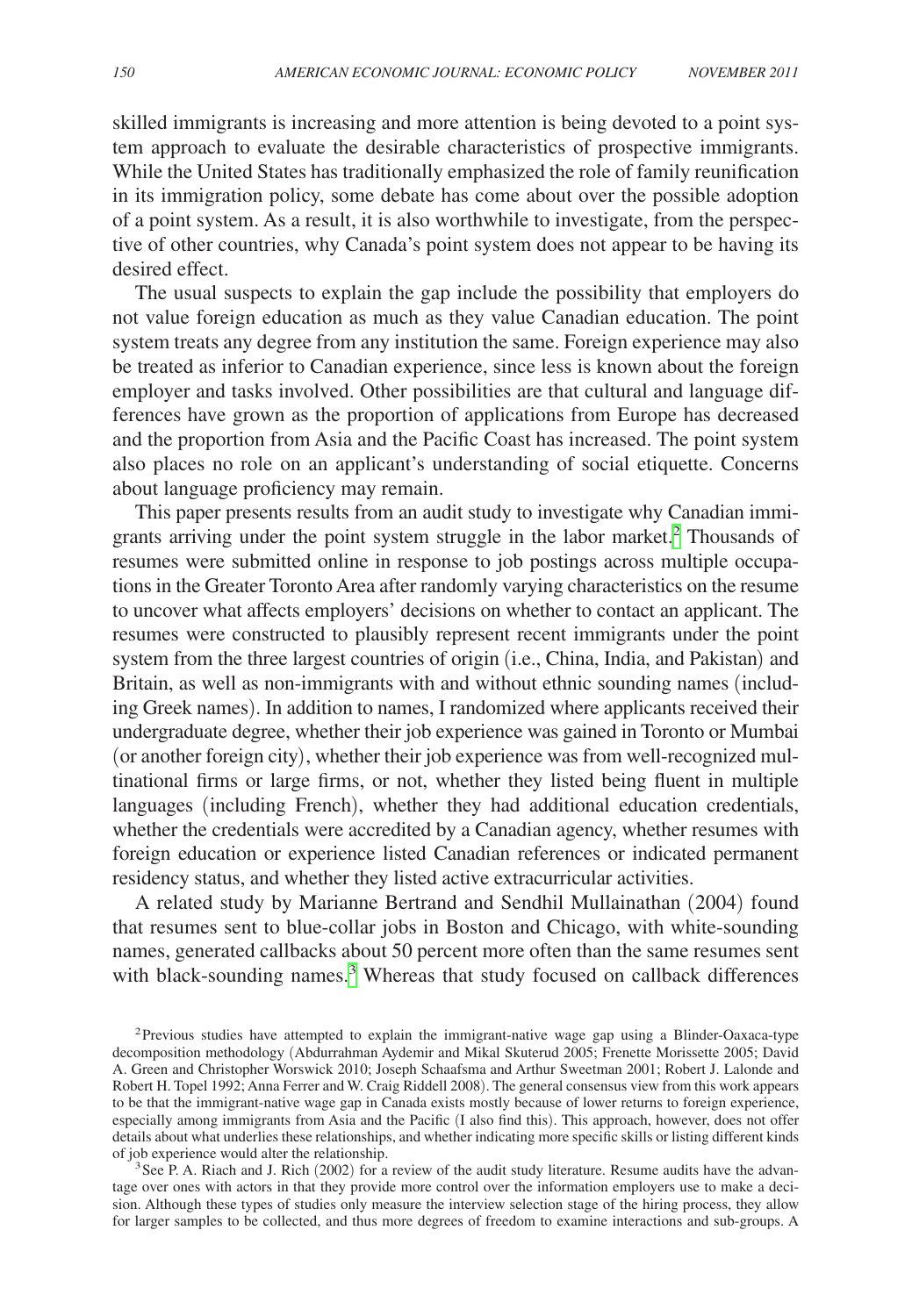<span id="page-3-0"></span>between white and black names, this one examines differences generated by manipulating a wider set of resume characteristics to disentangle the many possible factors explaining why natives perform better than recent immigrants in the labor force, even among those with Bachelor degrees. I also explore more closely what mechanisms might underlie applicant discrimination using predictions generated by alternative models of discrimination, and complement the audit study methodology with a qualitative one that involves discussing results directly with recruiters and human resource managers.

# **I. Theories of Job-Applicant Discrimination**

As a descriptive exercise, audit studies help quantify the magnitude to which characteristics, such as experience, schooling, and extracurricular experience, influence reactions of prospective employers. An advantage of using resumes instead of actors seeking employment is that the investigator knows exactly what information employers have when making a decision to contact an applicant back.

Audit studies can also help reveal or rule out statistical discrimination, which arises when employers use observable characteristics as signals for inferring unknown information (Edmund S. Phelps 1972). For example, with limited time and budget, employers may make marginal decisions on whom to interview or telephone by using resume name or country of education/experience to predict an applicant's language skills.[4](#page-3-1)

Since productivity expectations under this model are determined conditional on other information, listing additional resume characteristics that correlate with unlisted skills reduces uncertainty and the need to infer. Applicants with ethnic sounding names who have only Canadian experience and education, for example, are most likely Canadian born and should generate fewer language skill concerns than applicants with foreign experience or education. If employers are statistically discriminating, the callback gap between foreign educated or foreign named resumes and native resumes should fall by adding information related to unobservable skill. I also explore how the callback rate changes when changing a Canadian experienced and educated resume with an English name to a Greek name, to increase the likelihood that the applicant is Canadian born and to minimize language and communication concerns. Another prediction of the statistical discrimination model is that the callback rate gap between foreign named or foreign educated resumes and native resumes should be larger in cases where jobs applied to require more of the skills being inferred from the name or immigrant status. For example, the callback rate gap for Computer Programmer jobs, which require less language skills to perform well, should be smaller than that for Sales jobs.

typical search model predicts lower wage progression from slower arrival rates of job offers (Alan Manning 2000).<br>Additional discrimination may arise after the interview selection stage.

<span id="page-3-1"></span><sup>&</sup>lt;sup>4</sup> Another model of statistical discrimination focuses on productivity variance. Even if abilities between two groups are, on average, the same, risk averse employers will prefer the group with lower ability variance, all else equal (Dennis J. Aigner and Glen G. Cain 1977). My qualitative research finds no evidence of this behavior. Many recruiters interviewed mentioned lower expectations of language ability for immigrants but no one expressed a concern about more uncertainty for whether an applicant's language skill was exceptionally good or bad.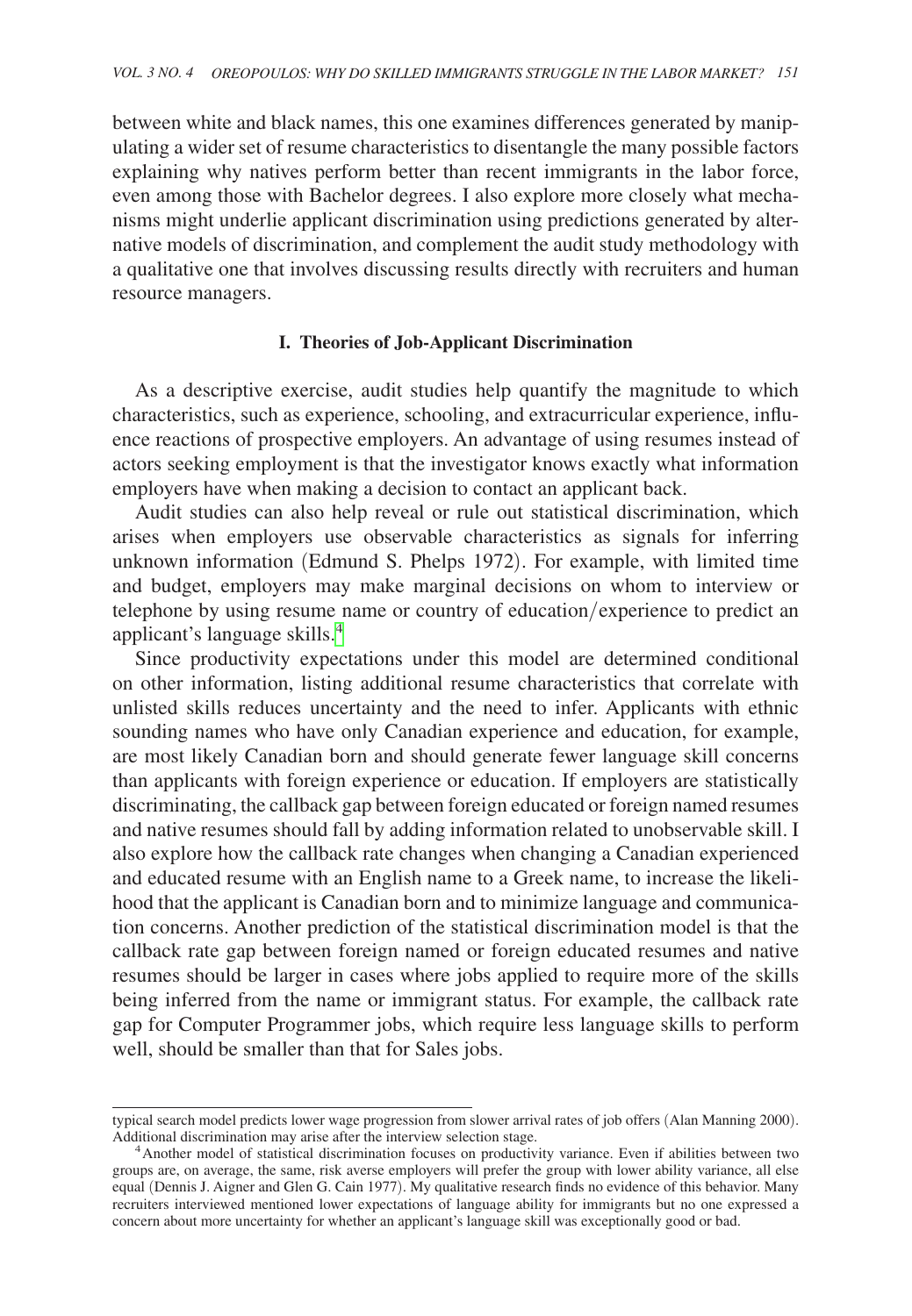Applications that are matched across a wide set of characteristics and sent to jobs that mostly require skills that can easily be noted on a resume should generate similar callback responses under the models of statistical discrimination mentioned above. If racial or ethnic differences remain, taste based theories of employer discrimination may be at play. Employers may prefer hiring individuals from particular groups, independent of productivity. Another explanation for remaining callback differences may be through unconscious mistakes generated by unconditional biases or stereotypes. A number of researchers suggest that the setting by which employers sort through resumes make it more likely that name discrimination is unintentional (Damian Stanley, Elizabeth Phelps, and Mahzarin Banaji 2008; Dolly Chugh 2004). Social psychologists differentiate between explicit attitudes, which describe one's expressed views, and implicit attitudes, which are unconscious mental associations between a target (such as immigrants) and a given attribute (such as poor communication skills). Implicit discrimination may operate subconsciously, and cause people to make decisions in ways contrary to their own conscious and deliberative views (Kate A. Ranganath, Colin Tucker Smith, and Brian A. Nosek 2008).

Several modern theories of prejudice align with this model. Christian Crandall and Amy Eshleman (2003), for example, describe how employers may believe that they are rejecting an applicant out of language skill concerns when in fact it is their implicit biases that are driving the decision. An applicant's name or country of origin may trigger particular stereotypes that cause employers to overweight these concerns and underweight the offsetting factors on the resume. While recruiters may consciously attempt to avoid discrimination and missing out on the best hire, subconscious beliefs and attitudes may influence assessments and decisions nonetheless. Pressure to avoid bad hires exacerbates these effects, as does the need to review resumes quickly. Employers may erroneously use unconditional productivity expectations to determine whether to call back an applicant rather than conditioning on other characteristics on the resume.

Implicit discrimination can also arise from thinking in categories. Roland Fryer and Matthew Jackson (2008) and Mullainathan (2002) note that types of experiences that are less frequent in the population are more coarsely categorized and more often lumped together. As a result, decision makers make less accurate predictions when confronted with such objects. This can result in discrimination against minority groups even when there is no malevolent taste for discrimination. Employers who are less accustomed to seeing foreign named or foreign educated applicants with adequate language skills are more likely to lump all foreign named and foreign educated applicants into one category even if there are other listed characteristics that offset the concerns about language skills. This leads to a more general pattern of rejection for these applicants regardless of what other skills are listed.

To explore further why callback differences exist after listing many other attributes on the resume, I complement the audit study by asking recruiters why others might discriminate in a manner to generate my empirical results, and whether this behavior is likely intentional or not. I then relate responses back to the findings and draw conclusions.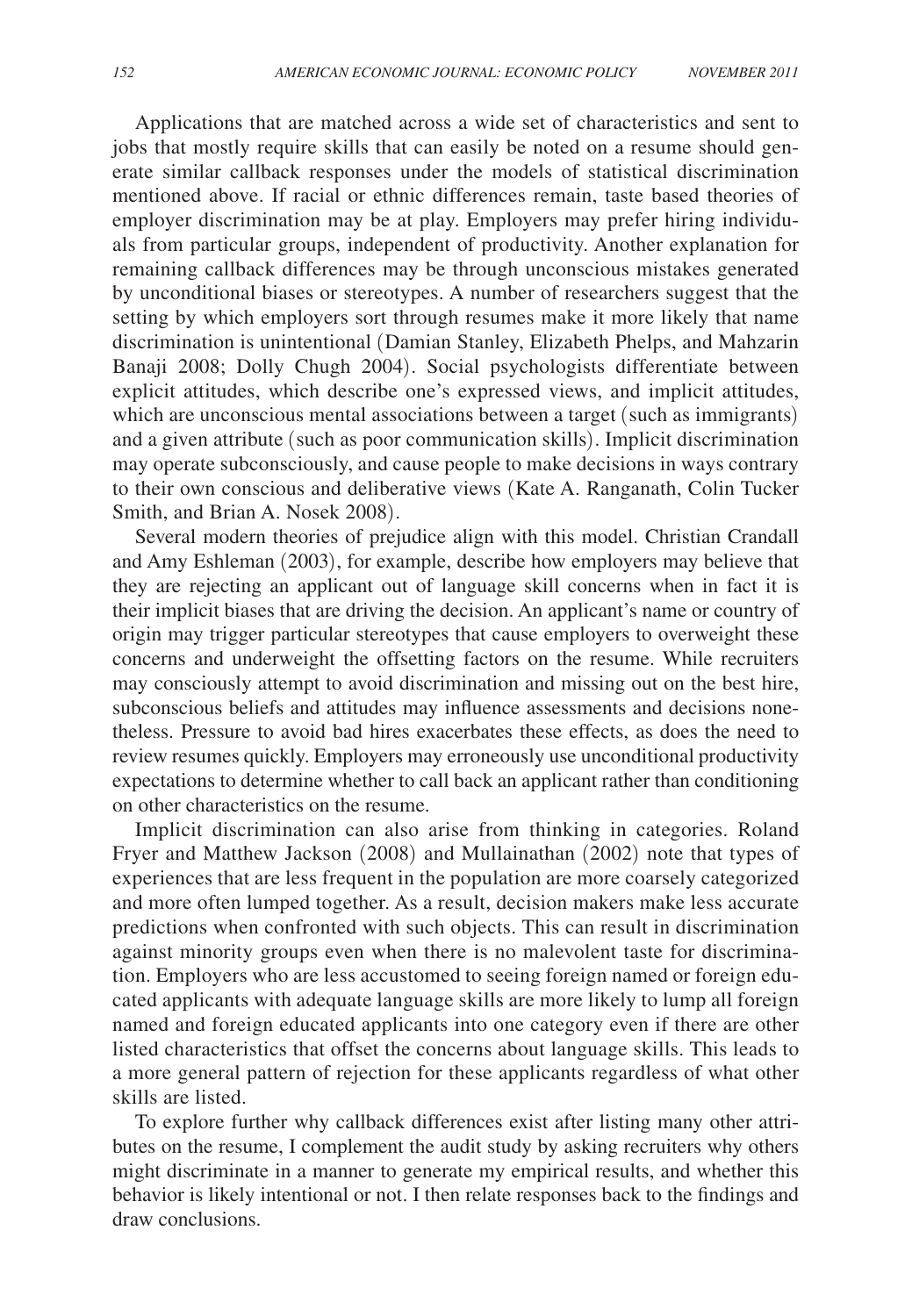## **II. Research Design**

<span id="page-5-0"></span>Thousands of randomly created resumes were sent by email in response to job postings across multiple occupations in the Greater Toronto Area between April and November 2008. An additional set of resumes was sent across Toronto, and Montreal between February and September 2009 in order to improve precision and consider effects from adding other attributes.<sup>[5](#page-5-1)</sup> The resumes were designed to plausibly represent typical immigrants who arrived recently under the Canadian point system from China, India, and Pakistan (the current top three source countries) and Britain, as well as non-immigrants with and without ethnic-sounding names (including Greek names). [6](#page-5-2) They were constructed after consulting actual resumes of recent immigrants and online submissions.<sup>7</sup> The sample of jobs I applied to represent all jobs posted during these periods that accepted applications via direct e-mail and generally required three to seven years of experience and an undergraduate degree. Positions that specifically required at least a graduate degree, North American experience, or certification were ignored.

With few exceptions, four resumes were sent to each employer over a two- to three-day period in random order. The first represented an applicant with an English sounding name, Canadian undergraduate education, and Canadian experience (Type 0). The second resume had instead a foreign sounding name (Chinese, Indian, Pakistani, or Greek), but still listed Canadian undergraduate education and Canadian experience (Type 1). The third resume included a foreign sounding name (Chinese, Indian, or Pakistani), corresponding foreign undergraduate degree, and Canadian experience (Type 2). The fourth included a foreign sounding name, foreign education, and some foreign experience (Type 3) or all foreign experience (Type 4). [8](#page-5-4) I also randomized applicants' alma mater, whether the applicant listed being fluent in multiple languages (including French), whether they had additional Canadian education credentials, and whether their job experience was from well recognized multinational firms or large firms, or not. To address concerns whether employers shy away from resumes with foreign credentials because of additional costs in contacting references or concerns about legal working status, I also randomize a subset of resumes with foreign experience to list Canadian references (with a local telephone number) and explicitly list permanent residency status.

The English-sounding names on Type 0 resumes were picked randomly from a list of the most popular Anglophone surnames in Canada (Smith, Martin, Brown,

<span id="page-5-1"></span><sup>&</sup>lt;sup>5</sup>Montreal was included during follow-up data collection to address questions about the results' generalizability (for English job postings). I include the Montreal sample (18 percent of my total sample) in this paper because, while the point estimate for the effect of listing a Greek versus English name in Toronto  $(-0.02, s.e. 0.021)$  is similar to that for Montreal (−0.05, s.e. 0.035), only the combined sample allows us to statistically reject a null effect at

<span id="page-5-2"></span> $6$ Chinese and South Asians make up more than 50 percent of all immigrants with a bachelor's degree in Toronto in the 2006 Census. According to the  $2006$  Census,  $45$  percent of all individuals in the Greater Toronto Area are immigrants (Danielle Zietsma 2007).

<span id="page-5-3"></span> ${}^{7}$ Å human resource director at a job placement organization in Bangladesh provided very helpful advice and a comprehensive set of anonymized resumes of individuals who qualified under the point system to immigrate to Canada. I also consulted resumes posted on www.workopolis.com and www.jobbank.ca. <sup>8</sup>Resume sets with more than one applicant with foreign experience or education from the same country were

<span id="page-5-4"></span>excluded.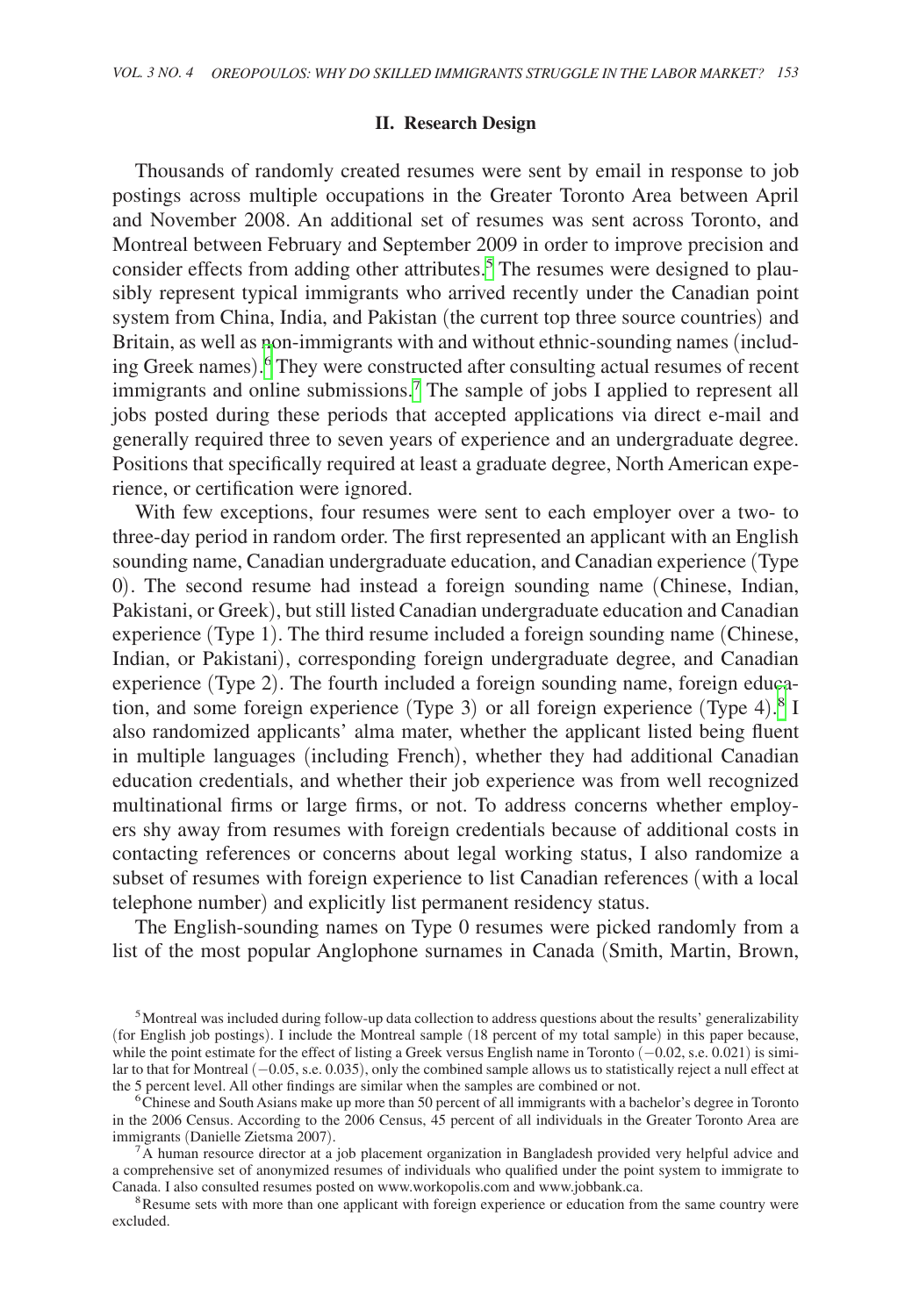Wilson, or Johnson), and matched randomly with one of four possible male names (Greg, John, Matthew, or Michael) or four possible female names (Alison, Carrie, Emily, or Jill) used previously by Bertrand and Mullainathan (2004).<sup>[9](#page-6-0)</sup> Resumes with foreign education or experience from Britain had the same names. Greek names were either Lukas Minsopoulos or Nicole Minsopoulos. The other resumes of Type 1 to 4 had names picked randomly among a list of 24 popular male and female names from China, India, and Pakistan.[10](#page-6-1) In some cases, I used names with Chinese last names and English first names picked from these same lists. [Table 2A](#page-7-0) shows the number of resumes sent by name and type. Email addresses were set up for all 44 names using both gmail.com and yahoo.ca accounts. The total sample size is 12,910 resumes, sent in response to 3,225 job postings.

Work experiences were constructed from actual resumes accessible online. The descriptions were sufficiently altered to create distinct sets that would not be associated with actual people, but I also tried to maintain original overall content and form. Each resume listed the job title, job description, company name, and city location for an applicant's three most recent jobs covering four to six years, with the first job beginning in the same year as the applicant's undergraduate degree completion. The city listed was always the same (except for Type 3 resumes). [11](#page-6-2) Experience sets were constructed for 20 different occupation categories, almost all the same ones used by the online job site workopolis.com.[12](#page-6-3) Within each category, I created four different experience sets, whose job titles and corresponding job descriptions were randomly assigned to one of the four resumes sent to a single employer.<sup>13</sup> It is worth emphasizing that this randomization not only made years of experience the same across immigrant and non-immigrant resumes (on average), but it also made the description of this experience the same. In addition, company names were also independent of resume type for about half the sample. International companies were chosen wherever possible to keep the experience sets identical across immigrant and non-immigrant resumes except for location (for example ABC Inc., Toronto versus ABC Inc., Mumbai). In cases where no obvious international company was available, I picked closely related companies in size and industry. For the later sample of resumes constructed in 2009, firms were randomly assigned based on whether they might subjectively be considered large and prestigious and those not. Interestingly, the overall results using identical company names were similar as those using different names (I discuss this more below).

<span id="page-6-0"></span><sup>9</sup>The common Canadian surname list comes from an article titled "Common Surnames," *CBC News*, July 26, 2007, accessed March 12, 2008, http://www.cbc.ca/news/background/name-change/common-surnames.html. The article mentions the list comes from infoUSA, "which claims to have put together a directory of every telephone listing in Canada."

<span id="page-6-1"></span> $10^{\circ}$ Chinese names were picked from a most common names list on the website http://zhidao.baidu.com/ question/41504421.html. The web page cited the National Citizen Identity Information Center of China as the source. Indian names were gathered from the web page http://hinduism.about.com/library/babynames/ [bl-babynames-index.htm, and with consultation with one of my research assistants with Indian heritage. I saved](http://hinduism.about.com/library/babynames/bl-babynames-index.htm) 

<span id="page-6-2"></span><sup>&</sup>lt;sup>11</sup> The city was either Mississauga, Toronto, Beijing, Shanghai, Guangzhu, New Delhi, Mumbai, Punjab, or London.<br><sup>12</sup>The categories were administrative, insurance, arts and media, biotech-pharmaceutical, marketing, ecom-

<span id="page-6-3"></span>merce, production, education, retail, maintenance, programmer, civil engineering, electrical engineering, executive, finance, technology, human resources, computer, healthcare, and hospitality.

<span id="page-6-4"></span><sup>&</sup>lt;sup>13</sup> The main sites I used for this were workopolis.com and jobbank.ca.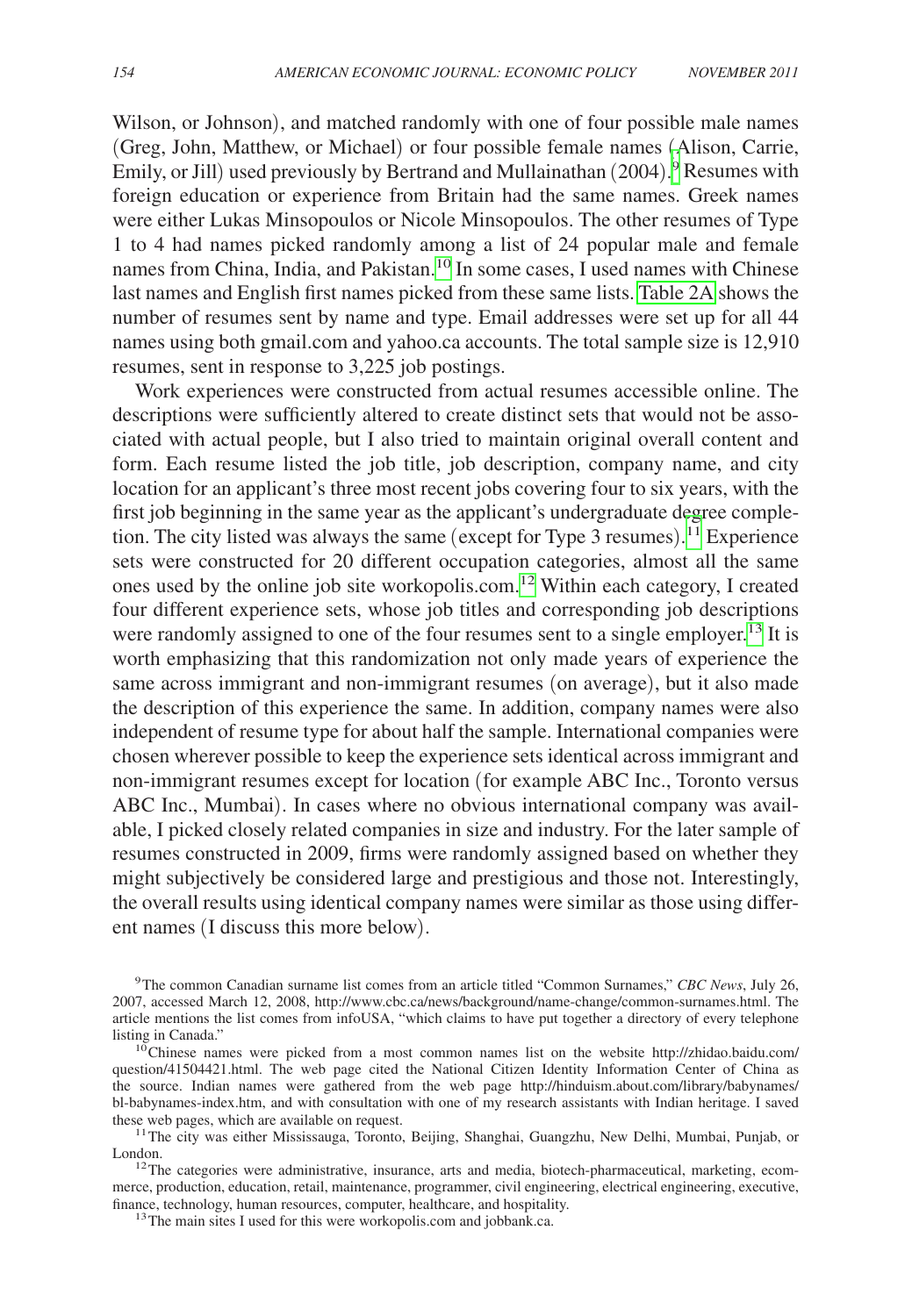<span id="page-7-0"></span>

|                                                                                                   |                                          |                                          | Resume type                                  |                                                |                                                  |
|---------------------------------------------------------------------------------------------------|------------------------------------------|------------------------------------------|----------------------------------------------|------------------------------------------------|--------------------------------------------------|
| Name ethnicity and sex                                                                            | English name<br>Cdn educ<br>Cdn exp<br>0 | Foreign name<br>Cdn educ<br>Cdn exp<br>1 | Foreign name<br>Foreign educ<br>Cdn exp<br>2 | Foreign name<br>Foreign educ<br>Mixed exp<br>3 | Foreign name<br>Foreign educ<br>Foreign exp<br>4 |
| English males                                                                                     |                                          |                                          |                                              |                                                |                                                  |
| Greg Johnson<br>John Martin<br>Matthew Wilson<br>Michael Smith                                    | 394<br>423<br>404<br>261                 |                                          | 37<br>47<br>38<br>56                         | 36<br>34<br>37<br>33                           | 33<br>35<br>36<br>30                             |
| English females                                                                                   |                                          |                                          |                                              |                                                |                                                  |
| Alison Johnson<br>Carrie Martin<br><b>Emily Brown</b><br>Jill Wilson                              | 422<br>441<br>254<br>427                 |                                          | 40<br>38<br>48<br>42                         | 29<br>35<br>41<br>24                           | 37<br>28<br>58<br>42                             |
| Indian males<br>Arjun Kumar<br>Panav Singh<br>Rahul Kaur<br>Samir Sharma                          |                                          | 136<br>150<br>164<br>143                 | 108<br>107<br>108<br>90                      | 102<br>79<br>94<br>82                          | 89<br>76<br>76<br>81                             |
| Indian females<br>Maya Kumar<br>Priyanka Kaur<br>Shreya Sharma<br>Tara Singh                      |                                          | 142<br>166<br>135<br>131                 | 99<br>92<br>93<br>114                        | 88<br>109<br>83<br>80                          | 75<br>80<br>98<br>83                             |
| Pakistani males<br>Ali Saeed<br>Asif Sheikh<br>Chaudhry Mohammad<br>Hassan Khan                   |                                          | 55<br>63<br>43<br>63                     | 23<br>19<br>19<br>18                         | 13<br>23<br>20<br>23                           | 29<br>25<br>16<br>23                             |
| Pakistani females<br>Fatima Sheikh<br>Hina Chaudhry<br>Rabab Saeed<br>Sana Khan                   |                                          | 54<br>73<br>51<br>64                     | 17<br>17<br>21<br>22                         | 15<br>30<br>8<br>16                            | 25<br>21<br>14<br>34                             |
| Chinese males<br>Dong Liu<br>Lei Li<br>Tao Wang<br>Yong Zhang                                     |                                          | 154<br>128<br>58<br>142                  | 99<br>86<br>36<br>90                         | 74<br>96<br>45<br>100                          | 79<br>87<br>34<br>75                             |
| Chinese females<br>Fang Wang<br>Min Liu<br>Na Li<br>Xiuying Zhang                                 |                                          | 58<br>150<br>132<br>176                  | 43<br>92<br>101<br>104                       | 48<br>108<br>90<br>75                          | 34<br>82<br>69<br>103                            |
| Chinese/English males<br>Allen Wang<br><b>Bill Zhang</b><br>Eric Wang<br>Jack Li<br>James Liu     |                                          | 59<br>58<br>93<br>38<br>49               | 25<br>18<br>59<br>17<br>25                   | 20<br>21<br>45<br>15<br>22                     | 20<br>37<br>37<br>19<br>21                       |
| Chinese/English females<br>Amy Wang<br>Jennifer Li<br>Michelle Wang<br>Monica Liu<br>Vivian Zhang |                                          | 44<br>49<br>96<br>63<br>69               | 26<br>27<br>59<br>26<br>20                   | 16<br>22<br>46<br>23<br>21                     | 18<br>17<br>56<br>22<br>28                       |
| Greek males<br>Lukas Minsopoulos<br>Greek females                                                 |                                          | 168                                      |                                              |                                                |                                                  |
| Nicole Minsopoulos                                                                                |                                          | 198                                      |                                              |                                                |                                                  |
| Total                                                                                             | 3,026                                    | 3,615                                    | 2,266                                        | 2,021                                          | 1,982                                            |

| Table 2A—Number of Resumes Sent by Resume Type and Ethnicity |  |  |
|--------------------------------------------------------------|--|--|
|--------------------------------------------------------------|--|--|

*Notes:* Cdn = Canadian, Educ = country where bachelor's degree obtained, and Exp = country where job experience obtained. Mixed experience corresponds to first two jobs listed on resume as being from a foreign country, an most recent (third) job listed from Canada.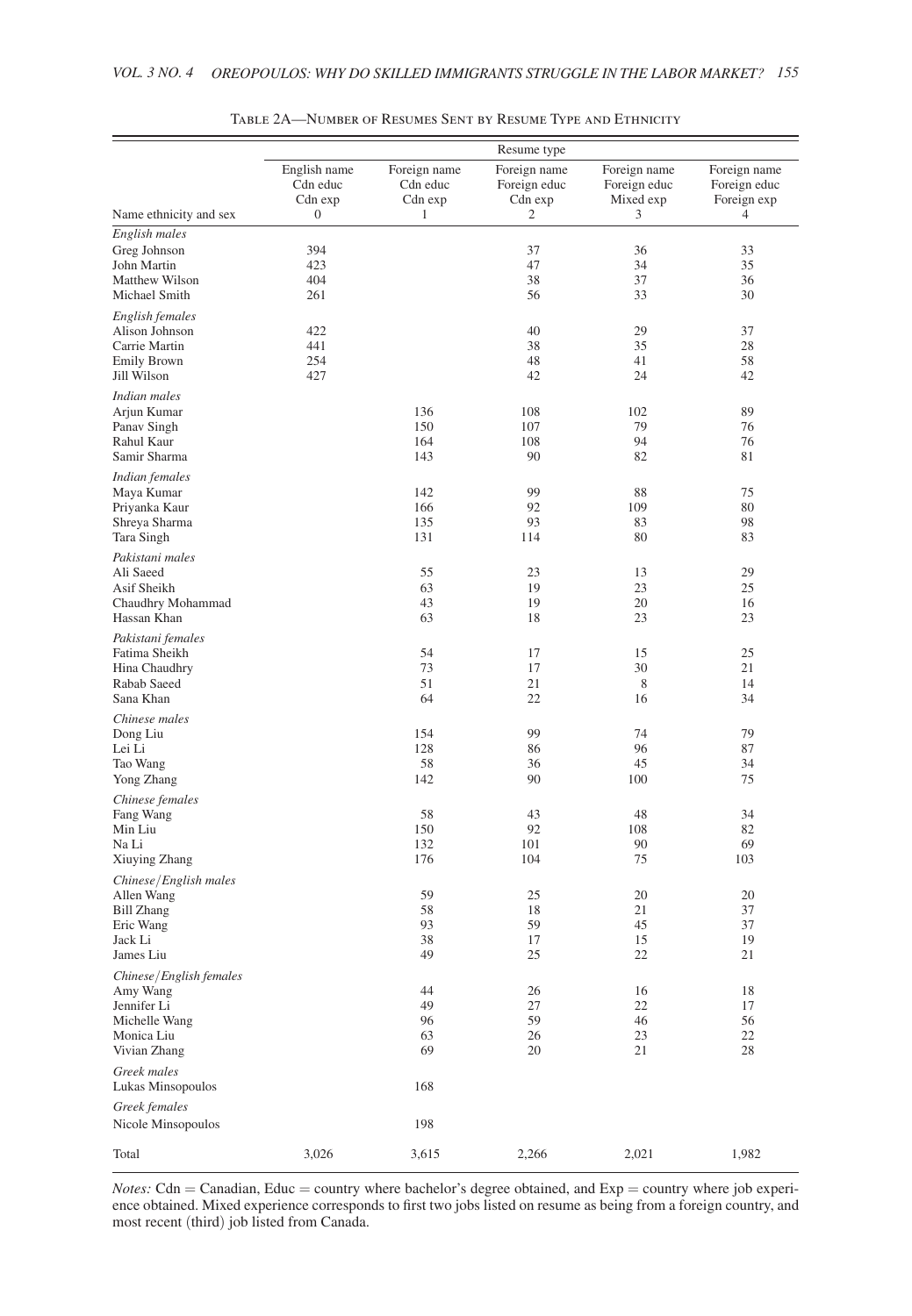|                                                                                                   | Resume type                                         |                                                                  |                                                                         |                                                                                |                                                                                    |
|---------------------------------------------------------------------------------------------------|-----------------------------------------------------|------------------------------------------------------------------|-------------------------------------------------------------------------|--------------------------------------------------------------------------------|------------------------------------------------------------------------------------|
| Name ethnicity and sex                                                                            | English name<br>Cdn educ<br>Cdn exp<br>$\mathbf{0}$ | Foreign name<br>Cdn educ<br>Cdn exp<br>1                         | Foreign name<br>Foreign educ<br>Cdn exp<br>2                            | Foreign name<br>Foreign educ<br>Mixed exp<br>3                                 | Foreign name<br>Foreign educ<br>Foreign exp<br>4                                   |
| English males                                                                                     |                                                     |                                                                  |                                                                         |                                                                                |                                                                                    |
| Greg Johnson<br>John Martin<br>Matthew Wilson<br>Michael Smith                                    | 47<br>48<br>50<br>29                                |                                                                  | 3<br>5<br>$\overline{c}$<br>3                                           | $\mathbf{2}$<br>3<br>5<br>$\overline{4}$                                       | $\overline{4}$<br>$\overline{4}$<br>3<br>$\mathbf{1}$                              |
| English females<br>Alison Johnson<br>Carrie Martin<br><b>Emily Brown</b><br>Jill Wilson           | 66<br>82<br>38<br>69                                |                                                                  | 5<br>6<br>8<br>$\overline{c}$                                           | 5<br>6<br>6<br>3                                                               | 5<br>3<br>6<br>7                                                                   |
| Indian males<br>Arjun Kumar<br>Panav Singh<br>Rahul Kaur<br>Samir Sharma                          |                                                     | 13<br>10<br>15<br>14                                             | 13<br>15<br>10<br>$\tau$                                                | 3<br>$\overline{\mathcal{I}}$<br>6<br>9                                        | 3<br>$\mathfrak{2}$<br>5<br>$\overline{4}$                                         |
| Indian females<br>Maya Kumar<br>Priyanka Kaur<br>Shreya Sharma<br>Tara Singh                      |                                                     | 19<br>13<br>16<br>20                                             | 8<br>11<br>12<br>12                                                     | 6<br>6<br>5<br>$\overline{4}$                                                  | 2<br>$\overline{4}$<br>6<br>6                                                      |
| Pakistani males<br>Ali Saeed<br>Asif Sheikh<br>Chaudhry Mohammad<br>Hassan Khan                   |                                                     | 3<br>5<br>3<br>$\tau$                                            | 6<br>$\boldsymbol{0}$<br>$\mathbf{1}$<br>$\mathbf{1}$                   | $\boldsymbol{0}$<br>$\boldsymbol{0}$<br>$\overline{c}$<br>$\boldsymbol{0}$     | 1<br>$\boldsymbol{0}$<br>$\boldsymbol{0}$<br>$\boldsymbol{0}$                      |
| Pakistani females<br>Fatima Sheikh<br>Hina Chaudhry<br>Rabab Saeed<br>Sana Khan                   |                                                     | $\overline{4}$<br>6<br>3<br>6                                    | $\mathbf{1}$<br>3<br>$\mathbf{1}$<br>$\overline{4}$                     | $\overline{c}$<br>1<br>$\boldsymbol{0}$<br>$\overline{c}$                      | $\mathfrak{2}$<br>1<br>$\boldsymbol{0}$<br>$\overline{0}$                          |
| Chinese males<br>Dong Liu<br>Lei Li<br>Tao Wang<br>Yong Zhang                                     |                                                     | 16<br>15<br>7<br>15                                              | 3<br>$\tau$<br>5<br>9                                                   | 11<br>$\tau$<br>4<br>6                                                         | $\boldsymbol{2}$<br>8<br>3<br>5                                                    |
| Chinese females<br>Fang Wang<br>Min Liu<br>Na Li<br>Xiuying Zhang                                 |                                                     | 11<br>19<br>9<br>16                                              | 5<br>9<br>11<br>6                                                       | 5<br>11<br>8<br>7                                                              | $\mathbf{2}$<br>10<br>$\boldsymbol{2}$<br>5                                        |
| Chinese/English males<br>Allen Wang<br>Bill Zhang<br>Eric Wang<br>Jack Li<br>James Liu            |                                                     | $\boldsymbol{7}$<br>$\overline{4}$<br>9<br>$\boldsymbol{0}$<br>4 | $\boldsymbol{0}$<br>1<br>$\mathfrak{2}$<br>$\mathbf{1}$<br>$\mathbf{1}$ | 3<br>$\overline{c}$<br>$\overline{4}$<br>$\mathbf{1}$<br>$\overline{c}$        | $\mathbf{1}$<br>$\overline{4}$<br>$\boldsymbol{0}$<br>$\mathbf{1}$<br>$\mathbf{1}$ |
| Chinese/English females<br>Amy Wang<br>Jennifer Li<br>Michelle Wang<br>Monica Liu<br>Vivian Zhang |                                                     | 8<br>3<br>12<br>9<br>5                                           | 1<br>3<br>$\overline{4}$<br>$\boldsymbol{2}$<br>2                       | $\mathbf{1}$<br>$\mathbf{1}$<br>$\overline{c}$<br>$\mathbf{1}$<br>$\mathbf{1}$ | $\boldsymbol{0}$<br>$\boldsymbol{0}$<br>$\mathbf{2}$<br>$\boldsymbol{0}$<br>2      |
| Greek males<br>Lukas Minsopoulos                                                                  |                                                     | 18                                                               |                                                                         |                                                                                |                                                                                    |
| Greek females<br>Nicole Minsopoulos                                                               |                                                     | 19                                                               |                                                                         |                                                                                |                                                                                    |
| Total                                                                                             | 429                                                 | 363                                                              | 211                                                                     | 164                                                                            | 119                                                                                |

Table 2B—Number of Callbacks Received by Resume Type and Ethnicity

*Notes:* Cdn = Canadian, Educ = country where bachelor's degree obtained, and Exp = country where job experience obtained. Mixed experience corresponds to first two jobs listed on resume as being from a foreign country, an most recent (third) job listed from Canada.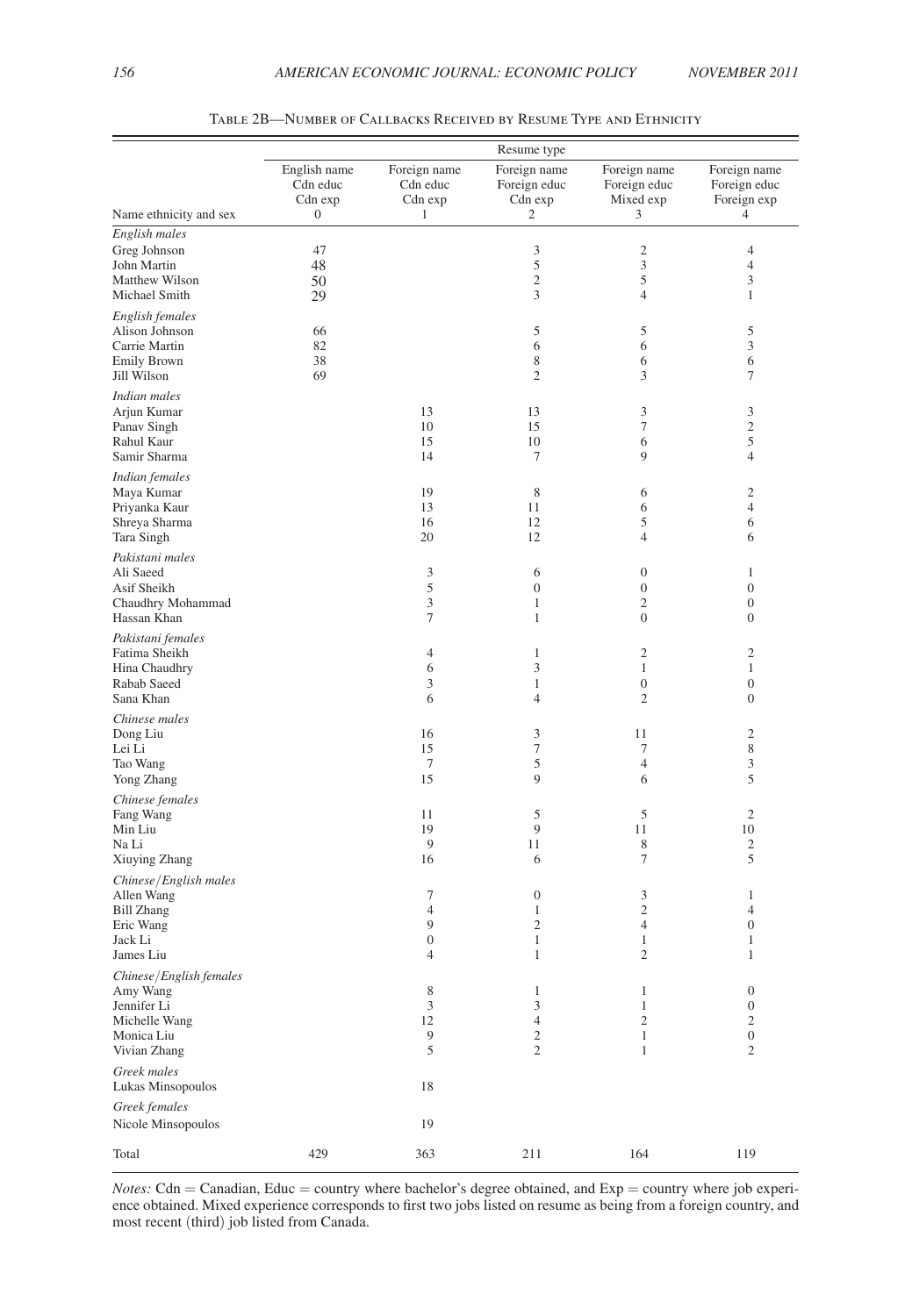Since virtually all immigrants that arrived recently under the point system had at least a bachelor's degree, all resumes generated in this study did so as well. A job posting's occupation category determined the set of degrees to randomly pick. For example, resumes generated for a position as a financial analyst had either a Bachelor of Arts in Economics or a Bachelor of Arts in Commerce while those for a software developer position had a bachelor's degree in computer science or one in computer engineering. Alma mater was picked randomly from a list of about four universities in the same country as the applicant's corresponding name and in the same proximity to the applicant's location of experience. About half of the universities were listed in the 2008 QS World University Rankings' Top 200[.14](#page-9-0) The other universities were less prestigious. Manipulation of this characteristic helps examine whether employers prefer applicants with degrees from Canada even in cases where, all else constant, other applicants have foreign degrees from arguably the most selective schools in China, India, or Pakistan. It is interesting to note that under the point system, an applicant receives the same number of points for a bachelor's degree, regardless of where he or she received it.

To assess whether additional Canadian educational credentials may offset lower callback rates from having foreign experience or foreign schooling, 20 percent of resumes, except those of Type 4, were randomly assigned Canadian master's degrees[.15](#page-9-1) Master's degrees were occupation specific and completed during the same three year period as the applicant's most recent (Canadian) experience, so that it looked like the applicant was enrolled part-time while working full-time.

We also explore the role of accreditation by assigning some resumes with foreign education certificates by the fictitious "Canada International Skills Certification Board." Joerg Dietz et al. (2009) find that such certification reduces discrimination found by undergraduate students in judging whether to follow-up with applicants from South Africa with white or African names. One concern with this earlier work is that students were specifically asked to focus on the quality of the resume, potentially priming subjects to focus on productivity stereotypes. Our field setting considers a more real world environment.

Language skills and extracurricular activities were also manipulated to help explore whether language or cultural concerns underlie callback differences. I randomly selected 20 percent of resumes in Toronto to list fluency in multiple languages and 60 percent of resumes in Montreal. Resumes with English or Greek sounding names listed fluency in English and French. The other resumes listed fluency in English, French, and the applicant's mother tongue (Mandarin, Cantonese, Hindi, or Punjabi), depending on the applicant's ethnic name origin. In addition, 60 percent of resumes listed active extracurricular activities. One of three possible sets was chosen listing characteristics such as volunteer initiative (e.g., Big Brother/Sister, Habitat for Humanity), social interests (e.g., competitive squash player, classical pianist) and proactive work skills (e.g., excellent common sense, judgment, and

<span id="page-9-1"></span><span id="page-9-0"></span>

<sup>&</sup>lt;sup>14</sup> See www.topuniversities.com.<br><sup>15</sup>I note in the results section below that callback differences between Type 4 and other type resumes are about the same whether master's degrees are listed on the other type resumes or not.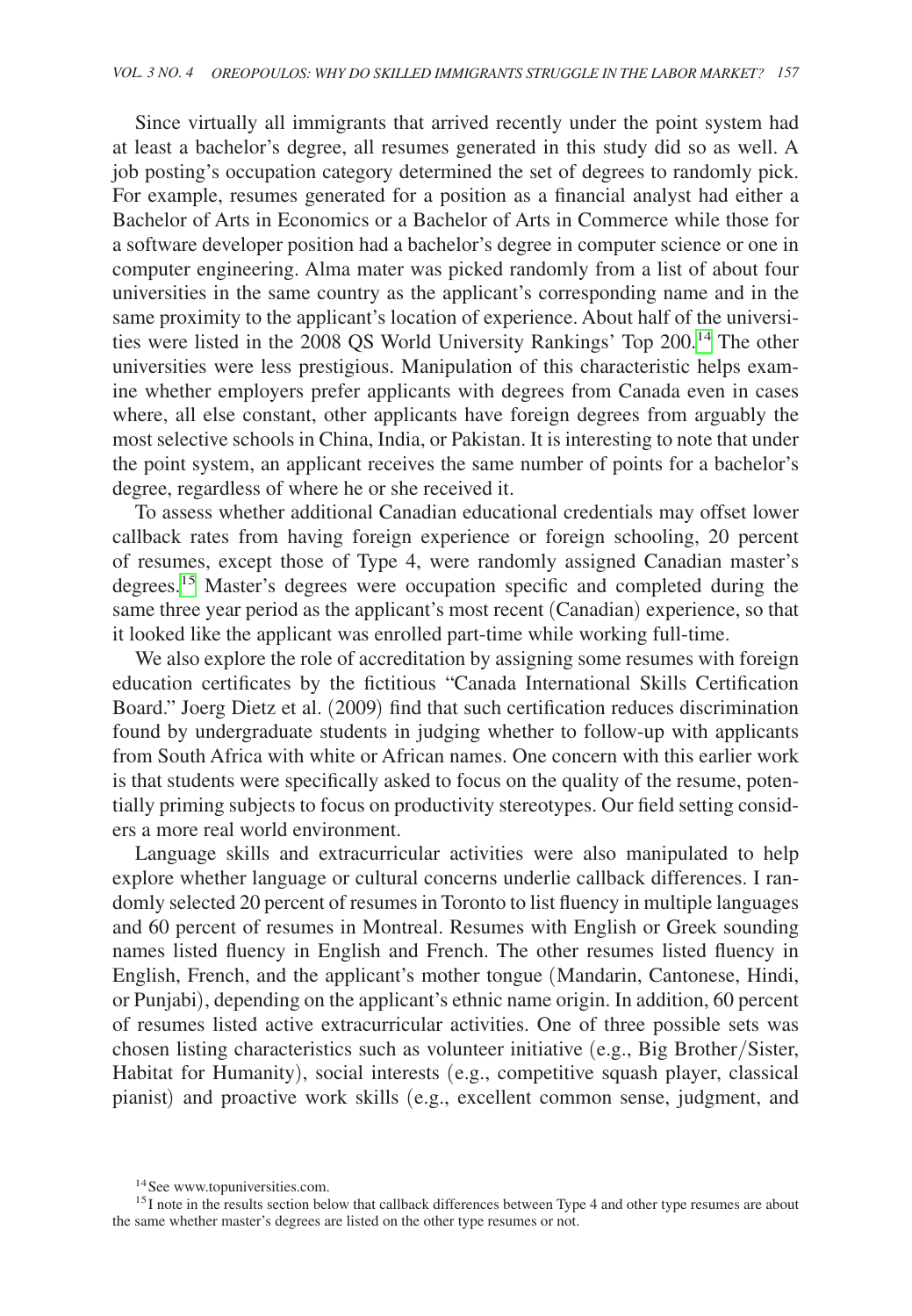|                                         | Resume type sent |              |              |                |              |                |
|-----------------------------------------|------------------|--------------|--------------|----------------|--------------|----------------|
|                                         |                  | $\theta$     | 1            | $\overline{c}$ | 3            | $\overline{4}$ |
|                                         |                  | English name | Foreign name | Foreign name   | Foreign name | Foreign name   |
|                                         |                  | Cdn educ     | Cdn educ     | Foreign educ   | Foreign educ | Foreign educ   |
|                                         | Full sample      | Cdn exp      | Cdn exp      | Cdn exp        | Mixed exp    | Foreign exp    |
| Characteristics of resume               | (1)              | (2)          | (3)          | (4)            | (5)          | (6)            |
| Female                                  | 0.51             | 0.51         | 0.51         | 0.50           | 0.50         | 0.52           |
| Top 200 world ranking<br>university     | 0.54             | 0.59         | 0.64         | 0.46           | 0.45         | 0.45           |
| Extra curricular activities<br>listed   | 0.60             | 0.60         | 0.61         | 0.60           | 0.59         | 0.61           |
| Fluent in French and other<br>languages | 0.25             | 0.25         | 0.26         | 0.24           | 0.24         | 0.23           |
| Canadian master's degree                | 0.17             | 0.20         | 0.20         | 0.21           | 0.20         | 0.00           |
| Multinational firm work<br>experience   | 0.25             | 0.28         | 0.23         | 0.24           | 0.26         | 0.26           |
| High quality work<br>experience         | 0.31             | 0.33         | 0.31         | 0.30           | 0.30         | 0.31           |
| List Canadian references                | 0.03             | 0.00         | 0.00         | 0.00           | 0.09         | 0.08           |
| Accreditation of foreign<br>education   | 0.04             | 0.00         | 0.00         | 0.08           | 0.07         | 0.07           |
| Permanent resident<br>indicated         | 0.04             | 0.00         | 0.00         | 0.10           | 0.07         | 0.06           |
| Name ethnicity                          |                  |              |              |                |              |                |
| English-Canadian                        | 0.23             | 1.00         | 0.00         | 0.00           | 0.00         | 0.00           |
| English-British                         | 0.07             | 0.00         | 0.00         | 0.15           | 0.13         | 0.15           |
| Indian                                  | 0.26             | 0.00         | 0.32         | 0.36           | 0.35         | 0.33           |
| Pakistani                               | 0.07             | 0.00         | 0.13         | 0.07           | 0.07         | 0.09           |
| Chinese                                 | 0.22             | 0.00         | 0.28         | 0.29           | 0.31         | 0.28           |
| Chinese with English<br>first name      | 0.11             | 0.00         | 0.17         | 0.13           | 0.12         | 0.14           |
| Greek                                   | 0.03             | 0.00         | 0.10         | 0.00           | 0.00         | 0.00           |

Table 3—Proportion of Resumes Sent with Particular Characteristics by Resume Type

*Notes:* Cdn = Canadian, Educ = country where bachelor's degree obtained, and Exp = country where job experience obtained. Mixed experience corresponds to first two jobs listed on resume as being from foreign country, and most recent (third) job listed from Canada.Top 200 World Ranking University according to the 2008 QS World Rankings (<http://www.topuniversities.com/>).

decision-making abilities). Table 3 shows average frequencies of these and other characteristics on the resumes sent for each type.

Clearly resumes had to look different when sending to the same employer, so I also randomized each applicant's cover letter (i.e., a short, general message sent as a part of the e-mail text), and the e-mail subject line and the resume file name (resumes were saved as pdf files unless word documents were specifically requested). I randomized each resume's layout, residential address and telephone number (all possibilities were within Toronto or Montreal. Each applicant listed three previous jobs, with earlier years of experience being over two, three, or four years for each particular job, and with the most recent job always being listed as starting from the year the bachelor's degree was obtained. I randomized each applicant's e-mail address (e.g., s.shreya6@gmail.com or shreya.sharma48@yahoo.ca) and resume profile, which was listed near the top of the resume. Profiles mentioned general and specific skills, such as "highly motivated" and "fast learner." Some bullet points were occupationally specific (e.g., "six years experience in customer service and sales environment"). Within each occupation, profiles were selected randomly from five sets. On average, all resumes are the same across description of job experience, years of schooling, style of resume, and cover e-mail.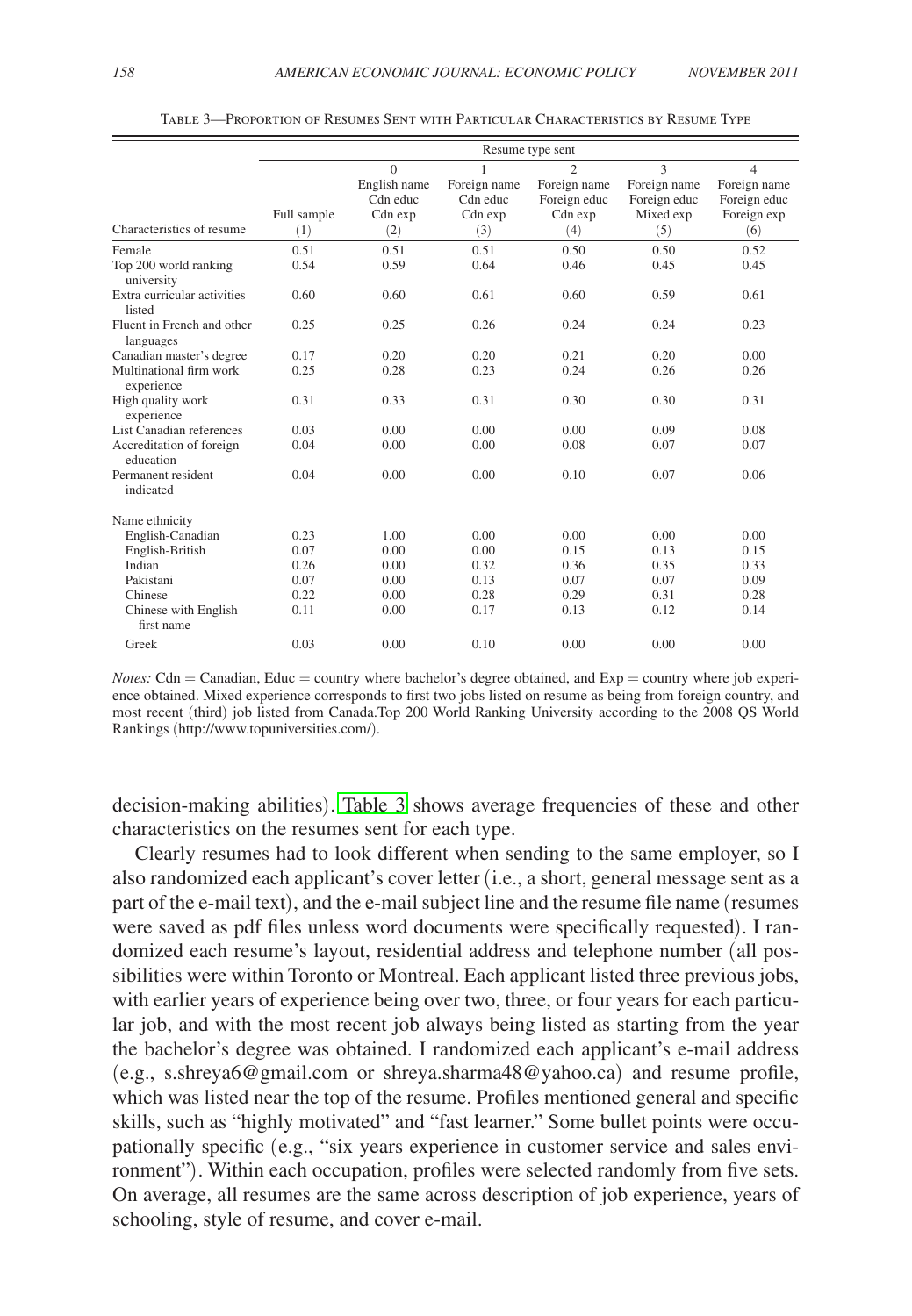A program by Johana N. Lahey and Ryan A. Beasley (2009) was used to randomly select the characteristic codes of each resume. Microsoft Office was then used to transform these choices into text and mail merge them into actual resume templates. Some resume sets were dropped to avoid repeating names sent to the same employer. Research assistants developed a program to make the data collection process more menu-driven. When a job posting was identified for the study (from an Internet site), a research assistant would open a dialog window prompting for the job's corresponding occupation. Phone numbers or e-mail addresses on the post were used to check that someone had not applied to this employer previously. A second window allowed the user to enter the job title, the job posting's source, the company name, contact information, and whether additional certificates needed to be added to the resume. The program then updated the data collection spreadsheet and created four resumes that could be edited for cosmetic quality (to ensure they fit cleanly on one or two pages). The output also included instructions for what cover letter, subject line, and file name to use. The resumes were saved as pdf files and e-mailed from the addresses of the corresponding names to the employer over a twoto three-day period in random order. Any applications whose corresponding e-mail bounced, indicating it was never received, were dropped from the sample.

Multiple telephone numbers and two e-mail accounts for each name were set up to collect employer responses. Employers who telephoned an applicant received the same automatically generated message mentioning the number dialed and a request to leave a message. Messages and e-mails were recorded and redirected to a single e-mail address. Responses were classified as callbacks, if the employer requested an applicant to contact them (not just for clarification). Responses were classified as requests for interviews, if one was specifically mentioned. Employers that contacted an applicant twice were contacted themselves during off-hours by e-mail or phonemessage and told that the applicant had accepted another position and was no longer looking for employment.

I also recorded measures of language and social skills associated with each job using the Occupational Information Network (O\*NET). The purpose was to examine whether callback differences across resume types differ by the extent to which jobs require language or social skills. For each job title, I recorded the O\*NET's corresponding skill measure for speaking, writing and, social perceptiveness.<sup>16</sup> Each variable ranges from possible values of 0 to 100. I created a summary variable by adding the three values for each job and using this measure to sort occupations into deciles.

With random assignment, simple comparisons of callback rates can identify relative effects of the different resume characteristics. One exception is that small changes were made to the probability distribution of resume characteristics over the two-year period of data collection. Applicants with Chinese last names but English first names, for example, were added in September 2008. Pakistani names were removed in February 2009, after finding similar results compared to applicants with Chinese or Indian names. Greek names were also randomly added in February 2009, as were permanent residency status, Canadian references, accreditation signals, and

<span id="page-11-0"></span><sup>&</sup>lt;sup>16</sup> Occupations were matched to these skill measures using O\*NET's website, http://online.onetcenter.org/.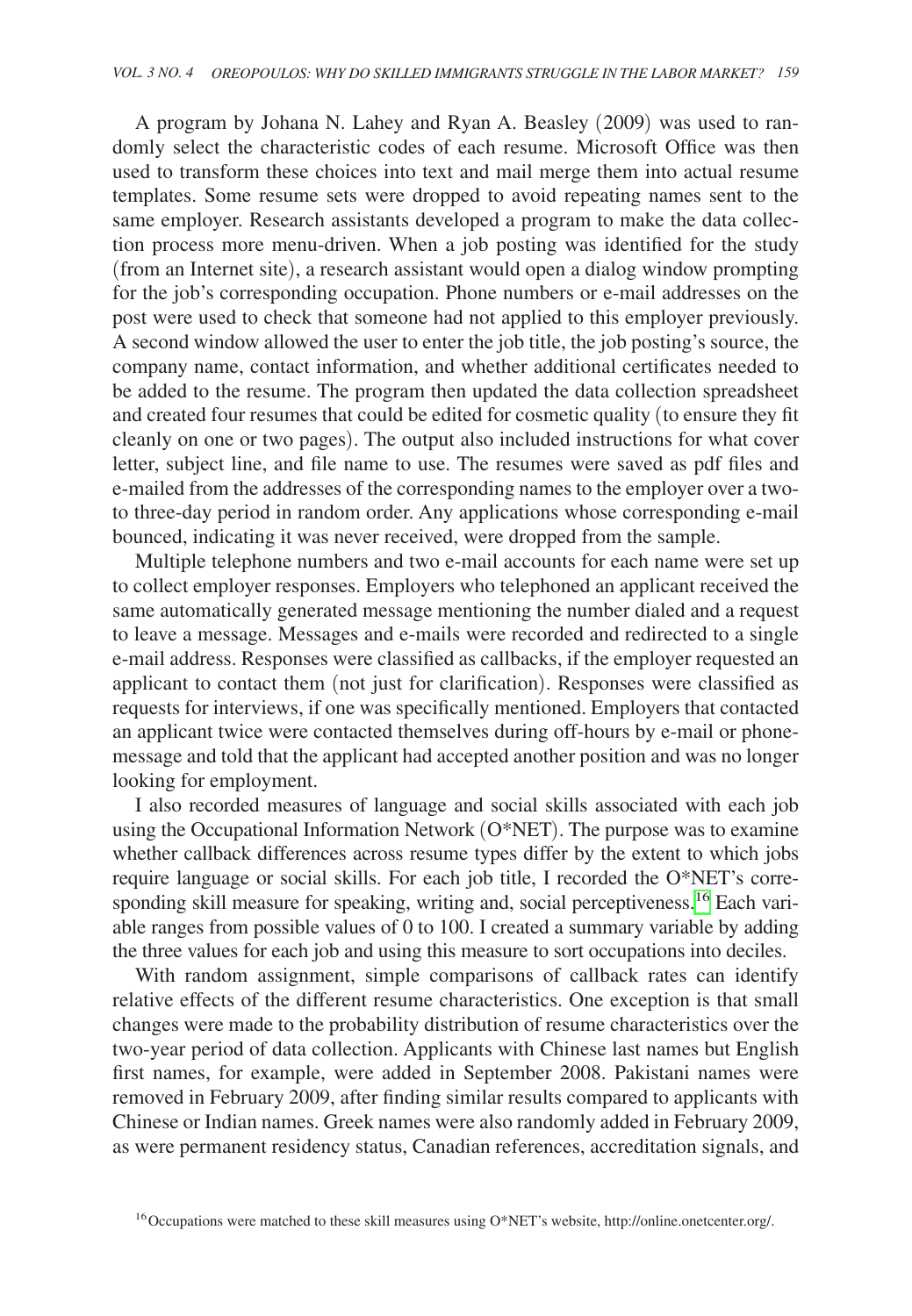<span id="page-12-0"></span>refined sets of experience to better distinguish by firm size and prestige. To account for these changes, I include in the regression an indicator variable for whether the resume was sent between April and August 2008, September and November 2008, and February and September 2009. The findings are similar when allowing for separate period trends by resume type, ethnicity, and city, but are somewhat less precise. More specifically, I estimate regressions using versions of the following linear probability model:

(1) 
$$
y_{ijt} = \delta_0 + \delta_1 Resume\_Type_{ijt} + \delta_2 \mathbf{X}_{ijt} + \delta_3 [Resume\_Type_{ijt} \times \mathbf{X}_{ijt}] + v_t + e_{ijt}.
$$

Where  $y_{ij}$  is an indicator variable for whether resume *i* sent to job posing *j* in period  $t$  generated a call back,  $Resume\_Type_{ijt}$  is an indicator variable for resume type, with the indicator for Type 0 being omitted.  $\mathbf{X}_{ijt}$  is a vector of other resume characteristics. Equation (1) allows for interactions between resume type and other characteristics. This allows me to estimate, for example, whether callback differences between resumes with English and Chinese sounding names become smaller, when additional language skills or educational credentials are listed. Standard errors are corrected for possible heteroskedasticity by job.

### **III. Results**

[Table 4 s](#page-13-0)hows the main results. The sample excludes foreign resumes with listed accreditation, local references, or permanent resident status for comparability with resumes featuring Canadian experience and education (I examine the impact of adding these characteristics in the next table). Row 1 shows the estimated baseline callback rate of about 16.0 percent for Type 0 resumes with English-sounding names, Canadian experience, and Canadian education in period 1 (April to August 2008). [17](#page-12-1) Changing only the name to one with Indian origin lowers the callback rate by 4.5 percentage points, to 11.5 percent (s.e.  $= 1.2$  percentage points), and changing it to one with Pakistani or Chinese origin lowers it slightly more, to 11.0 percent and 11.3 percent, respectively. Overall, resumes with English sounding names are 39 percent more likely to receive callbacks than resumes with Indian, Pakistani, or Chinese names (column 7). For comparison, Bertrand and Mullainathan (2004) find that resumes with similar English sounding names are 50 percent more likely to receive callbacks than resumes with African-American sounding names sent to employers in Boston and Chicago (4 percent versus 8 percent, respectively). Interestingly, switching applicants' names from English to Greek origins generates lower callback rates by 4.0 percentage points. The callback rate gap between English and Greek names is about the same as it is between English and other ethnic names and significant at the 5 percent level.

<span id="page-12-1"></span><sup>&</sup>lt;sup>17</sup>Reflecting deteriorating economic conditions, callback rates fall, on average, 1.4 and 1.5 percentage points for the two subsequent periods September to November 2008 and February to September 2009, respectively. As mentioned earlier, findings are similar when allowing for separate time trends by resume and ethnic type, but are slightly less precise.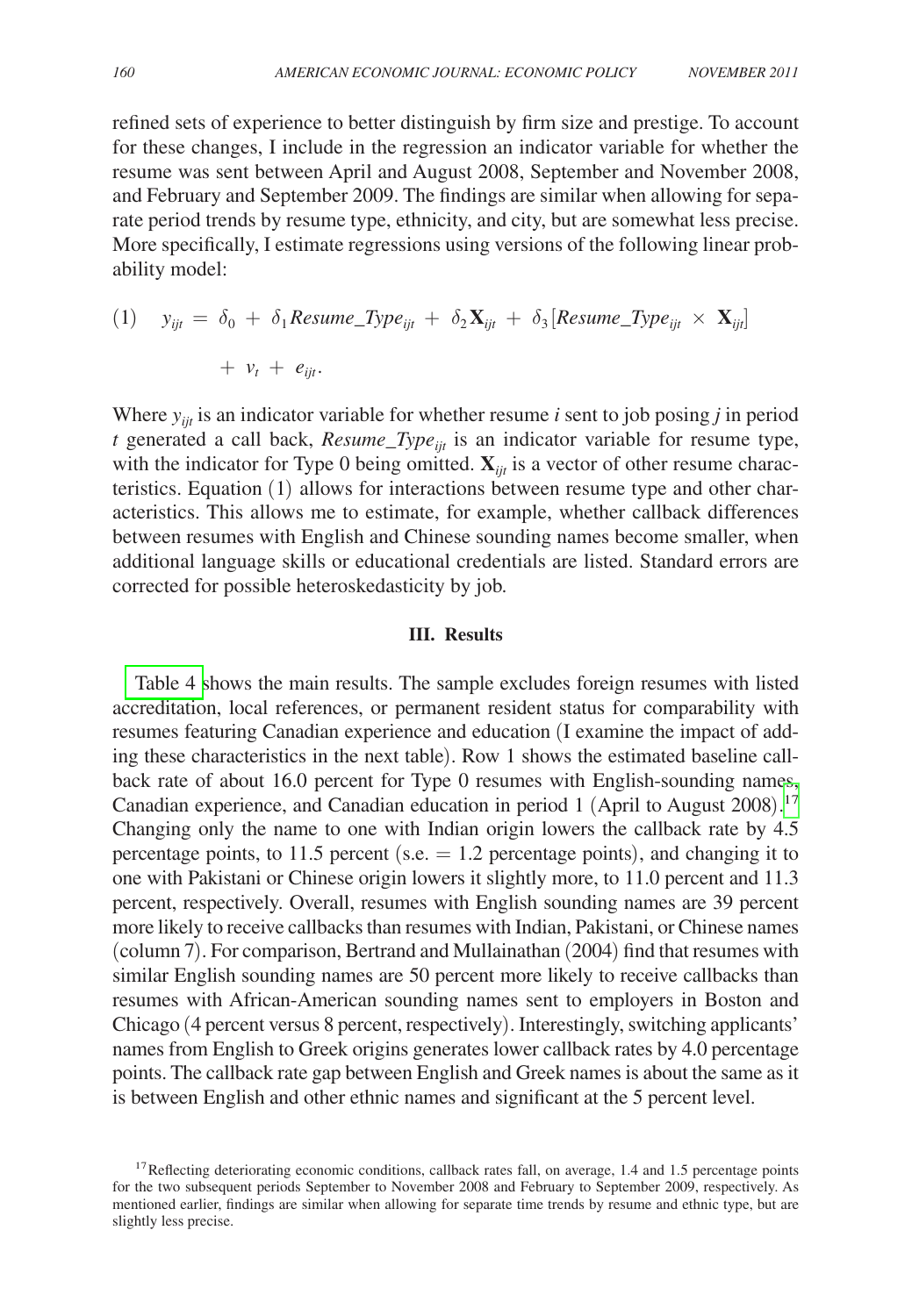<span id="page-13-0"></span>

|                                                       |                                                  | Callback rate for Type 0 resumes with English name, Canadian experience,<br>and Canadian education |                                                 |                                                                                                    |                                            |                                                |                                                  |  |
|-------------------------------------------------------|--------------------------------------------------|----------------------------------------------------------------------------------------------------|-------------------------------------------------|----------------------------------------------------------------------------------------------------|--------------------------------------------|------------------------------------------------|--------------------------------------------------|--|
|                                                       | (1)                                              | (2)                                                                                                | (3)                                             | (4)                                                                                                | (5)                                        | (6)                                            | (7)                                              |  |
| Type 0<br>English name<br>Cdn educ<br>Cdn exp         | 0.160                                            | 0.158                                                                                              | 0.154                                           | 0.158                                                                                              | 0.158                                      | 0.158                                          | 0.157                                            |  |
|                                                       |                                                  |                                                                                                    |                                                 | Callback rates and relative differences by ethnic origin and experience/education location         |                                            |                                                |                                                  |  |
|                                                       |                                                  |                                                                                                    |                                                 | (Difference compared to Type 0)<br>[Standard error of difference]<br>{Callback ratio: Type 0/Type} |                                            |                                                |                                                  |  |
|                                                       | Indian                                           | Pakistani                                                                                          | Chinese                                         | Chinese with<br>English first<br>name                                                              | English-<br><b>British</b>                 | Greek                                          | Indian $/$<br>Pakistani/<br>Chinese              |  |
| Type 1<br>Foreign name<br>Cdn educ<br>Cdn exp         | 0.115<br>$(-0.045)$<br>$[0.012]$ ***<br>${1.39}$ | 0.110<br>$(-0.050)$<br>$[0.016]$ ***<br>${1.44}$                                                   | 0.113<br>$(-0.041)$<br>$[0.013]***$<br>${1.40}$ | 0.125<br>$(-0.033)$<br>$ 0.014 ^{**}$<br>${1.26}$                                                  | <b>NA</b>                                  | 0.118<br>$(-0.040)$<br>$[0.019]**$<br>${1.34}$ | 0.113<br>$(-0.044)$<br>$ 0.009 ***$<br>${1.39}$  |  |
| Type 2<br>Foreign name<br>Foreign educ<br>Cdn exp     | 0.115<br>$(-0.045)$<br>$[0.015]***$<br>${1.39}$  | 0.140<br>$(-0.018)$<br> 0.027 <br>${1.13}$                                                         | 0.097<br>$(-0.057)$<br>$[0.015]***$<br>${1.59}$ | 0.129<br>$(-0.029)$<br> 0.019 <br>${1.22}$                                                         | 0.129<br>$(-0.029)$<br> 0.019 <br>${1.22}$ | <b>NA</b>                                      | 0.110<br>$(-0.047)$<br>$[0.011]$ ***<br>${1.43}$ |  |
| Type 3<br>Foreign name<br>Foreign educ<br>Mixed exp   | 0.075<br>$(-0.085)$<br>$[0.013]***$<br>${2.13}$  | 0.078<br>$(-0.080)$<br>$ 0.020 ***$<br>${2.05}$                                                    | 0.101<br>$(-0.053)$<br>$ 0.016 ***$<br>${1.58}$ | 0.098<br>$(-0.060)$<br>$[0.020]$ ***<br>${1.61}$                                                   | 0.157<br>$(-0.001)$<br>[0.023]<br>${1.01}$ | <b>NA</b>                                      | 0.085<br>$(-0.072)$<br>$[0.010]$ ***<br>${1.85}$ |  |
| Type 4<br>Foreign name<br>Foreign educ<br>Foreign exp | 0.062<br>$(-0.098)$<br>$[0.013]***$<br>${2.58}$  | 0.052<br>$(-0.106)$<br>$ 0.015 ***$<br>${3.04}$                                                    | 0.059<br>$(-0.095)$<br>$ 0.014 ***$<br>${2.61}$ | 0.141<br>$(-0.017)$<br>[0.021]<br>${1.12}$                                                         | 0.141<br>$(-0.017)$<br>[0.021]<br>${1.12}$ | <b>NA</b>                                      | 0.059<br>$(-0.098)$<br>$[0.009]***$<br>${2.71}$  |  |

| Table 4—Estimated Callback Rates by Resume Type and Ethnic Origin |  |
|-------------------------------------------------------------------|--|
|-------------------------------------------------------------------|--|

*Notes:* Cdn = Canadian, Educ = country where bachelor's degree obtained, and Exp = country where job experience obtained. Mixed experience corresponds to first two jobs listed on resume as being from a foreign country, and most recent (third) job listed is from Canada. The table shows coefficient estimates from regressing call back status on resume type and two time indicators for when the sampling distribution of resumes changed (i.e., adding Pakistani and Greek names) with robust standard errors. Each column shows separate regression results after selecting on the sample of Type 0 resumes and Types 1–4 resumes with the indicated ethnic backgrounds. The first row indicates the call back rate estimate for Type 0 resumes during the first period of data collection.

*\*\*\**Significant at the 1 percent level.

*\*\**Significant at the 5 percent level.

 *\**Significant at the 10 percent level.

The callback rate among Type 1 resumes with English first names and Chinese last names in column 4 (e.g., Allen and Michelle Wang) is 12.5 percent, which is significantly different from the callback rate among those with first and last English names (e.g., John and Carrie Martin), but not significantly different from the callback rate among those with first and last Chinese names (e.g., Lei and Na Li). Many secondgeneration Chinese adopt and use an English sounding name to make pronunciation easier for non-Chinese and to signal North American assimilation. Interestingly, this adoption does not improve one's chances for a callback.

There does not appear to be a large difference in callback rates between Type 1 and Type 2 resumes, which systematically differ only by whether they list a bachelor's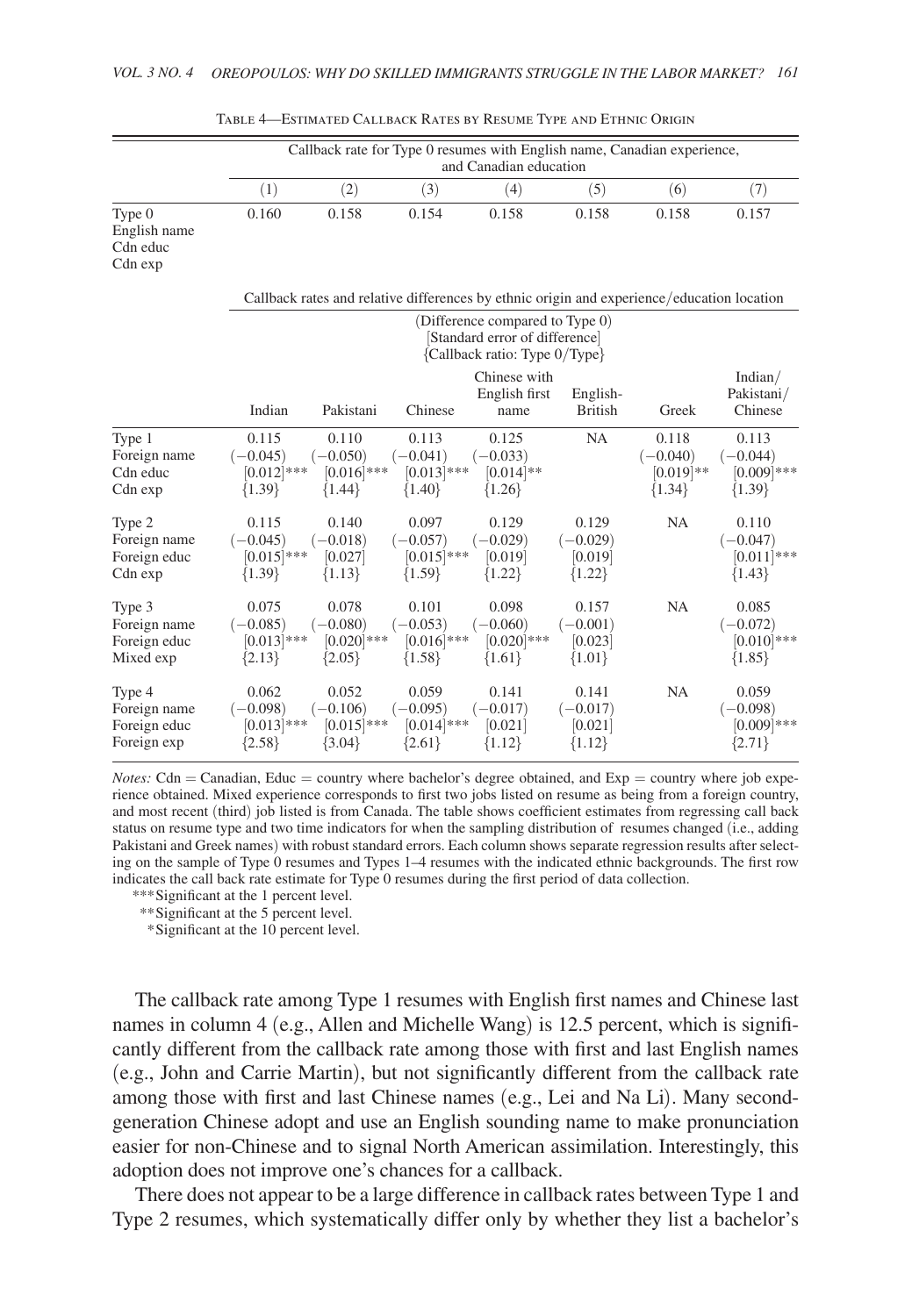degree from a Canadian university (Type 1) or a foreign university (Type 2). Both sets of resumes do not include Canadian names and foreign experience. Thus, conditional on listing four to six years of Canadian experience, employers do not seem to care whether an applicant's education is from a foreign institution or not, when deciding whether to contact the applicant for an interview.

In contrast, switching from job experience acquired in Canada to job experience acquired from a foreign country seems to matter a lot. Types 2, 3, and 4 resumes all list foreign names and foreign degrees. The experience descriptions are also identical, but Type 4 resumes list previous job experience with companies located in foreign cities, and Type 3 resumes list foreign cities for two of the three previous jobs (the most recent job is listed as being in Toronto). The callback rate for resumes that list almost all job experience from India, China, or Pakistan drops 2.5 percentage points compared to resumes with all Canadian experience (from 11.0 percent to 8.5 percent), as shown in column 7. Callback rates drop 5.1 percentage points for resumes listing only foreign job experience.[18](#page-14-0) Interestingly, the resumes that list only British experience do not generate any significant fall in callback rates compared to Type 0 Canadian resumes (14.1 percent compared to 15.8 percent, as reported in column 5). [19](#page-14-1)

For the remaining results, Types 2, 3, and 4 resumes exclude applicants with British experience and education, in order to focus on comparisons with the three largest immigrant groups from China, India, and Pakistan, and all resumes exclude applicants with Greek or English-Chinese names.

If remaining concerns about language or other traits not directly observed explain the callback rate gaps discussed above, adding additional information related to these concerns should help reduce the gap. [Table 5](#page-15-0) shows whether this pattern occurs when conditioning on whether the applicant is female, graduated from a top 200 world ranked university (according to the 2008 QS University World Rankings), listed active social extracurricular activities (e.g., volunteer work, competitive sports, travel), fluency in French, English, and a mother tongue (applicable for Indian and Chinese named resumes), graduated with a occupation related Canadian master's degree, with job experience from large, prestigious-national firms or with Multinational firms with establishments in all three countries, listed a reference with a Canadian phone number, listed education accredited by the Canada International Skill Certification Board (resume Types 2, 3, and 4 resumes only), or listed legal permanent residency status (Types 2, 3, and 4 resumes only). The first panel shows the callback rate between Type 0 resumes and other types with and without these dummy variable controls. The results clearly indicate that conditioning on these

<span id="page-14-0"></span><sup>&</sup>lt;sup>18</sup>Type 4 resumes also differ from other types in that they list no Canadian master's degrees because the resumes would look strange with master's degrees acquired in Canada during a period the individual was working outside of Canada. Dropping the 20 percent of Type 0 and Type 4 resumes with master's degrees makes no difference to these results.<br><sup>19</sup>Type 3 and Type 4 resumes list foreign experience, but in about half the sample company names and job descrip-

<span id="page-14-1"></span>tions are identical with those in Type 2 resumes (with Canadian experience). For example, some resumes list experience with ABC Inc., Toronto, while others list experience with ABC Inc., Mumbai. The results using resumes with the same company names are similar to those using samples whose company names are different (but whose job descriptions are identical). More specifically, the callback rates for Types 3 and 4 resumes listing experience with international companies (that could instead be used for resumes with Canadian experience) are 0.071 and 0.068, respectively. The callback rates for Types 3 and 4 resumes listing local foreign company names are 0.099 and 0.040, respectively.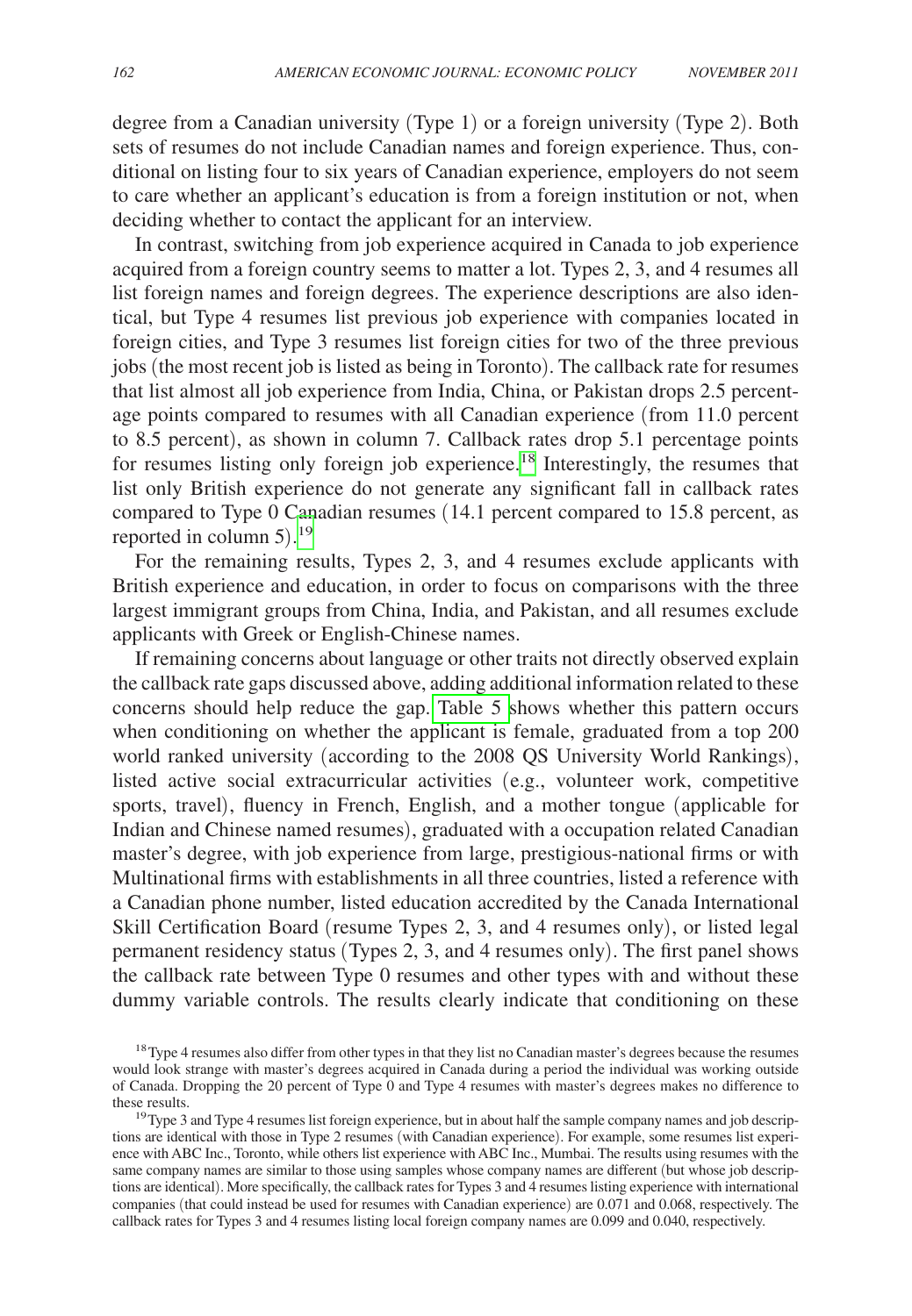<span id="page-15-0"></span>

|                                                                                                   | Type 0<br>English name<br>Cdn educ<br>Cdn exp<br>(1) | Type 1<br>Foreign name<br>Cdn educ<br>$Cdn$ exp<br>(2) | Type 2<br>Foreign name<br>Foreign educ<br>Cdn exp<br>(3) | Type 3<br>Foreign name<br>Foreign educ<br>Mixed exp<br>(4) | Type 4<br>Foreign name<br>Foreign educ<br>Foreign exp<br>(5) |
|---------------------------------------------------------------------------------------------------|------------------------------------------------------|--------------------------------------------------------|----------------------------------------------------------|------------------------------------------------------------|--------------------------------------------------------------|
| Panel A. Callback rate differences with and without controls                                      |                                                      |                                                        |                                                          |                                                            |                                                              |
| Callback rate (for Type 0) and<br>unconditional callback difference<br>between other resume types | 0.157                                                | $-0.044$<br>$[0.009]$ ***                              | $-0.048$<br>$[0.010]$ ***                                | $-0.073$<br>$[0.009]$ ***                                  | $-0.094$<br>$[0.009]***$                                     |
| Callback difference after<br>conditioning on all resume<br>characteristics                        |                                                      | $-0.044$<br>$[0.009]$ ***                              | $-0.049$<br>$[0.010]$ ***                                | $-0.074$<br>$[0.010]$ ***                                  | $-0.096$<br>$[0.009]$ ***                                    |
| Panel B. Resume characteristic effects on callback rate by type                                   |                                                      |                                                        |                                                          |                                                            |                                                              |
| Resume characteristic female                                                                      | 0.049<br>$[0.013]***$                                | 0.012<br>[0.012]                                       | 0.007<br>[0.015]                                         | 0.001<br>[0.014]                                           | 0.007<br>[0.012]                                             |
| Top 200 world ranking university                                                                  | $-0.022$<br>[0.014]                                  | 0.015<br>[0.013]                                       | 0.008<br>[0.016]                                         | $-0.018$<br>[0.015]                                        | $-0.002$<br>[0.014]                                          |
| List extra curricular activities                                                                  | $-0.007$<br>[0.013]                                  | 0.023<br>$[0.012]*$                                    | 0.003<br>[0.015]                                         | 0.006<br>[0.014]                                           | 0.001<br>[0.012]                                             |
| Fluent in French and other<br>languages                                                           | 0.020<br>[0.015]                                     | 0.007<br>[0.014]                                       | 0.058<br>$[0.019]***$                                    | $-0.010$<br>[0.015]                                        | 0.036<br>$[0.016]$ **                                        |
| Canadian master's degree                                                                          | $-0.003$<br>[0.016]                                  | 0.006<br>[0.015]                                       | $-0.034$<br>$[0.017]**$                                  | 0.019<br>[0.019]                                           | <b>NA</b>                                                    |
| Multinational firm work<br>experience                                                             | $-0.020$<br>[0.018]                                  | 0.010<br>[0.020]                                       | 0.027<br>[0.025]                                         | $-0.056$<br>$[0.021]$ ***                                  | 0.028<br>[0.018]                                             |
| High quality work experience                                                                      | 0.006<br>[0.016]                                     | 0.002<br>[0.015]                                       | 0.015<br>[0.020]                                         | 0.034<br>$[0.019]*$                                        | $-0.004$<br>[0.016]                                          |
| List Canadian references                                                                          |                                                      |                                                        |                                                          | $-0.002$<br>[0.023]                                        | $-0.006$<br>[0.025]                                          |
| Accreditation of foreign education                                                                |                                                      |                                                        | 0.007<br>[0.024]                                         | 0.004<br>[0.025]                                           | $-0.014$<br>[0.025]                                          |
| Permanent resident indicated                                                                      |                                                      |                                                        | $-0.019$<br>[0.024]                                      | 0.005<br>[0.025]                                           | 0.025<br>[0.027]                                             |
| Sample size                                                                                       | 3,026                                                | 2.631                                                  | 1,618                                                    | 1,501                                                      | 1,408                                                        |

Table 5—Estimated Effects on the Probability of Callback from the Inclusion of Specific Resume Characteristics

*Notes:* Panel A reports call back rate differences by resume type, relative to Type 0, with and without including control variables for applicant gender, an indicator that the applicant obtained her bachelor's degree from a university ranked in the Top 200 according to the QS University World Rankings, and whether the resume listed extra curricular activities, fluency in multiple languages (including French), a Canadian master's degree, Canadian references, Canadian government accreditation of an applicant's foreign degree, and permanent resident status. Panel B reports coefficient results from regressing call back status on these characteristics. Robust standard errors are reported. Cdn  $=$  Canadian, Educ  $=$  country where bachelor's degree obtained, and  $Exp =$  country where job experience obtained. Mixed experience corresponds to first two jobs listed on resume as being from a foreign country, and most recent (third) job listed from Canada.

*\*\*\**Significant at the 1 percent level.

*\*\**Significant at the 5 percent level.

 *\**Significant at the 10 percent level.

factors overall has virtually no impact on the callback rate by name, source country of education, or experience. In other words, taking into account whether resumes include or exclude this information has no role in the impact name, country of education, or experience, has on reducing the likelihood of a response.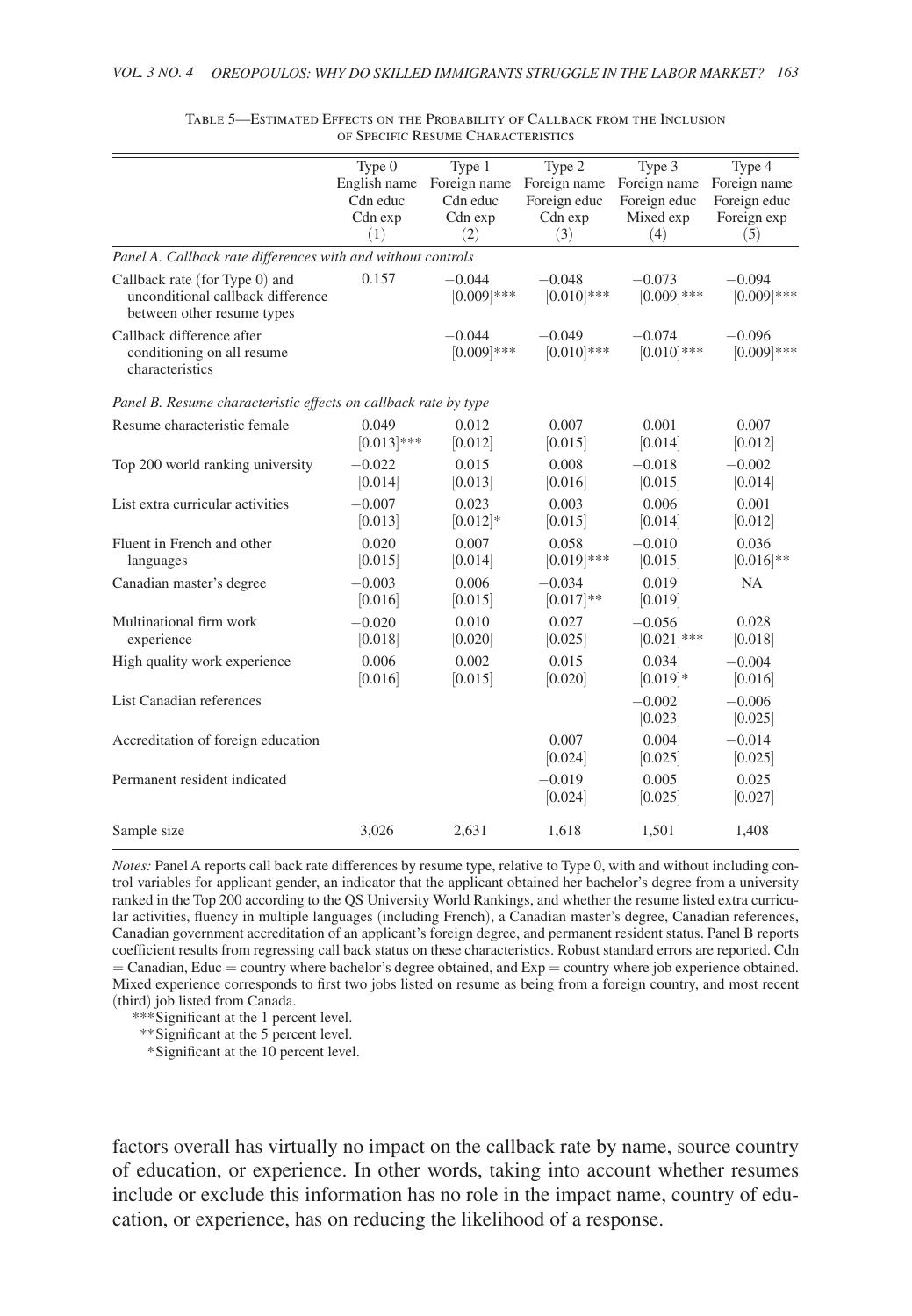Panel B of Table 5 shows the estimated effect of listing each trait for each resume type separately. Under the model of statistical discrimination, the impact from listing language fluency for resumes from ethnically named applicants should be greater than that from English named applicants. The estimates show that listing this information improves the relative callback rate for Types 2 and 4 resumes, but not for Types 1 and 3 resumes. Type 2 resumes listing multiple language fluency improve the callback rate by 5.8 percentage points compared to a 2.0 percentage point improvement for Type 0 resumes. This relative improvement is enough to close most of the callback rate gap. I also find improvement in callback rates for Type 1 resumes from listing extracurricular activities (i.e., a 2.3 percentage point higher callback rate), but no improvement for other resume types.

The point estimates from listing a bachelor's degree from a higher ranked school are not statistically significant. Foreign applicants, in particular, with degrees from highly selective schools are no more likely to receive callbacks than applicants from schools far less known and less selective. The addition of a Canadian master's degree or experience from a large national or international firm has no significant positive effect on the callback rate.

The addition of Canadian references for resumes with all or some foreign experience to indicate to employers that they can contact someone in Canada, listing permanent residency status to indicate that an applicant is legally allowed to work in the country, or attaching accreditation to a foreign degree has no significant impact on raising callback rates among Types 2, 3, or 4 resumes with foreign education and/ or experience. The point estimates are all close to zero.

Column 1 in Table 5 shows a substantial premium from listing a common female name compared to a male name for resumes with English last names only (Type 0). The callback rates for the Toronto and Montreal sample are estimated to be 4.9 percentage points higher for English named females compared to English named males. The premium arises for Type 0 resumes but not the other resume types. One explanation for this finding is that recruiters have difficulty spotting female applicants among resumes with Chinese-, Indian-, or Pakistaninamed applicants, but no such difficulty for English-named applicants. However, this hypothesis is inconsistent with results comparing English and Greek names. When examined separately, there are lower callback rates when applying as Nicole Minsopoulos compared to English-named females, but not when comparing Lukas Minsopoulos to other English-named males (results not shown in table). In addition, the female Indian names I use (i.e., Maya, Priyanka, Shreya, and Tara) seem straightforward to recognize even by English recruiters unfamiliar with these names, yet the callback rate gap among Indian named applicants compared to English named ones is larger than that for Chinese-named applicants. The cost to discern an applicant's gender, by phone call for example, is also not large. Another explanation for the female premium among Type 0 resumes is simply that recruiters prefer to interview English-named applicants, especially females.

[Table 6 s](#page-17-0)hows how callback rates differ after separating the sample by jobs applied that require above or below median language and social skills. The idea is to explore whether employers trying to hire in jobs that require more intensive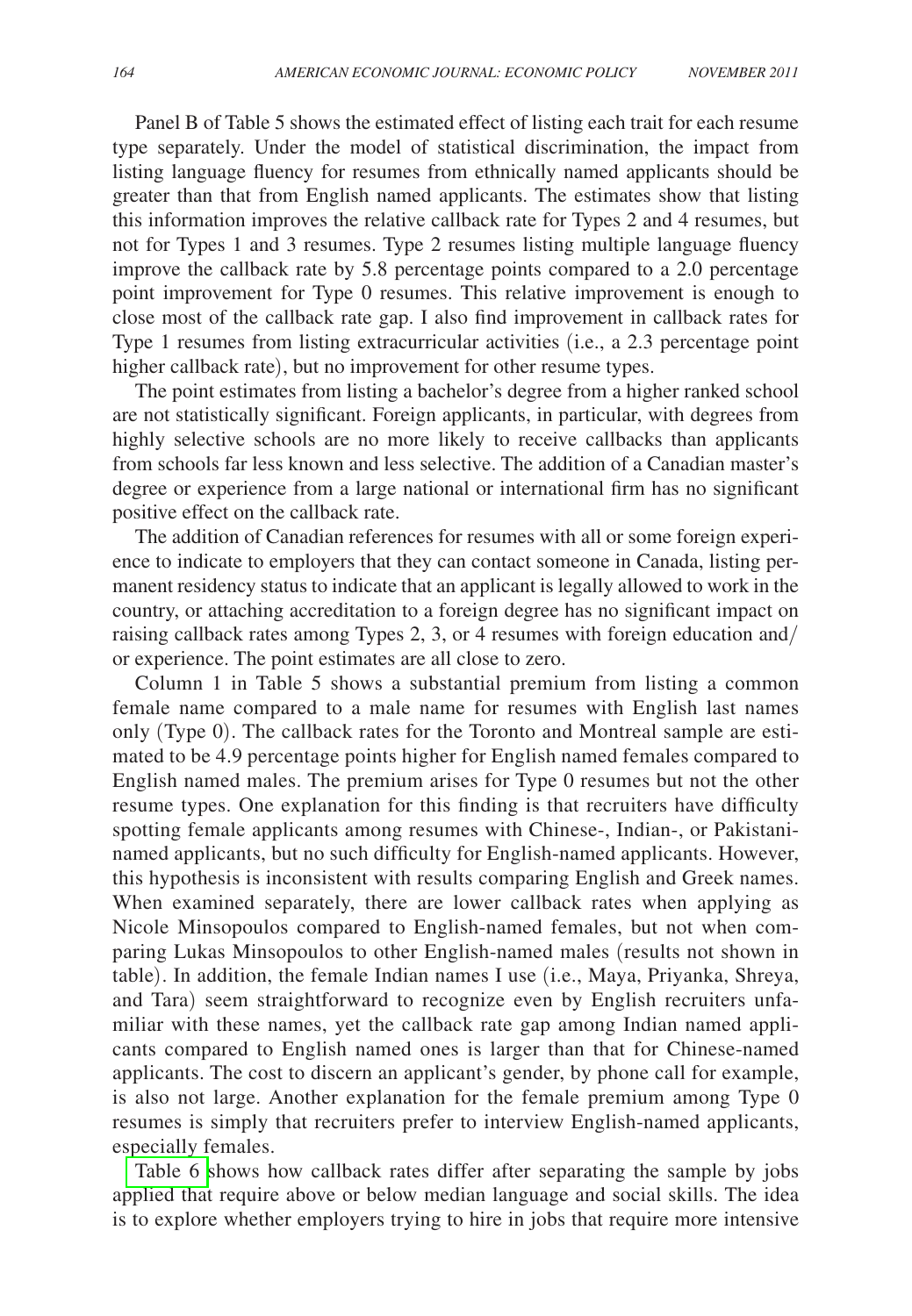<span id="page-17-0"></span>

|                    |                          | Callback rate for | Callback diff. for |       |
|--------------------|--------------------------|-------------------|--------------------|-------|
| Language and       |                          | English name      | foreign name       |       |
| social skill       | Sample                   | Cdn educ          | Cdn educ           |       |
| requirement decile | occupations              | $Cdn$ exp         | Cdn exp            | Ratio |
| (1)                | (2)                      | (3)               | (4)                | (5)   |
| 1                  | Computer programmer      | 0.127             | $-0.034$           | 1.4   |
|                    | Maintenance technician   |                   | $[0.020]*$         |       |
| $\overline{2}$     | Accountant               | 0.148             | $-0.050$           | 1.5   |
|                    | Web developer            |                   | $[0.026]*$         |       |
| 3                  | Bookeeper                | 0.128             | $-0.050$           | 1.6   |
|                    | Systems administrator    |                   | $[0.018]***$       |       |
| $\overline{4}$     | Administrative assistant | 0.128             | $-0.059$           | 1.9   |
|                    | Office administrator     |                   | $[0.017]***$       |       |
| 5                  | Electrical engineer      | 0.122             | $-0.059$           | 1.9   |
|                    | Design assistant         |                   | $[0.022]***$       |       |
| 6                  | Sales representative     | 0.157             | $-0.053$           | 1.5   |
|                    | Quality analyst          |                   | $[0.018]$ ***      |       |
| 7                  | Financial analyst        | 0.254             | $-0.056$           | 1.3   |
|                    | Project manager          |                   | $[0.028]**$        |       |
| 8                  | Account manager          | 0.183             | $-0.041$           | 1.3   |
|                    | Receptionist             |                   | $[0.024]*$         |       |
| 9                  | Human resources manager  | 0.133             | $-0.029$           | 1.3   |
|                    | Collection officer       |                   | [0.025]            |       |
| 10                 | Executive recruiter      | 0.162             | $-0.067$           | 1.7   |
|                    | Community counselor      |                   | $ 0.028 ^{**}$     |       |

Table 6—Callback Rate Differences for Resumes Sent to Jobs with Different Language and Social Skill Requirements

*Notes:* Job postings applied to were matched to speaking, writing, and social O\*NET defined occupational skill requirements (each with a 1–7 point continuous scale). All three measures were added to create an aggregate score, and used to separate the sample into deciles. Callback differences are estimated as in Table 4 Column 7.  $Cdn =$ Canadian, Educ = country where bachelor's degree obtained, and  $Exp =$  country where job experience obtained.

*\*\*\**Significant at the 1 percent level.

*\*\**Significant at the 5 percent level.

 *\**Significant at the 10 percent level.

language or social skills are even less likely to interview immigrants out of concern that they have fewer of these skills than natives. I match each posting's job description with measures of speaking, writing, and social O\*NET defined occupational skill requirements and add these values together. I then run separate regressions for each decile to test for name differences between Type 0 resumes with English names, and Type 1 resumes with Chinese, Indian, or Pakistani names. The table shows general consistency across language and social skill deciles. Across a wide range of occupations ranging from computer programmer and web developer, in the lower decile categories of O\*NET language and social skills, to receptionist and project manager in higher decile categories, the ratio in callback rates between resumes with English names and ethnic sounding names remains about the same and statistically significant.

#### **IV. Discussing Results with Recruiters**

After finding significant levels of name discrimination shown in Section III, even for Greek names and across a wide range of jobs, I e-mailed a random sample of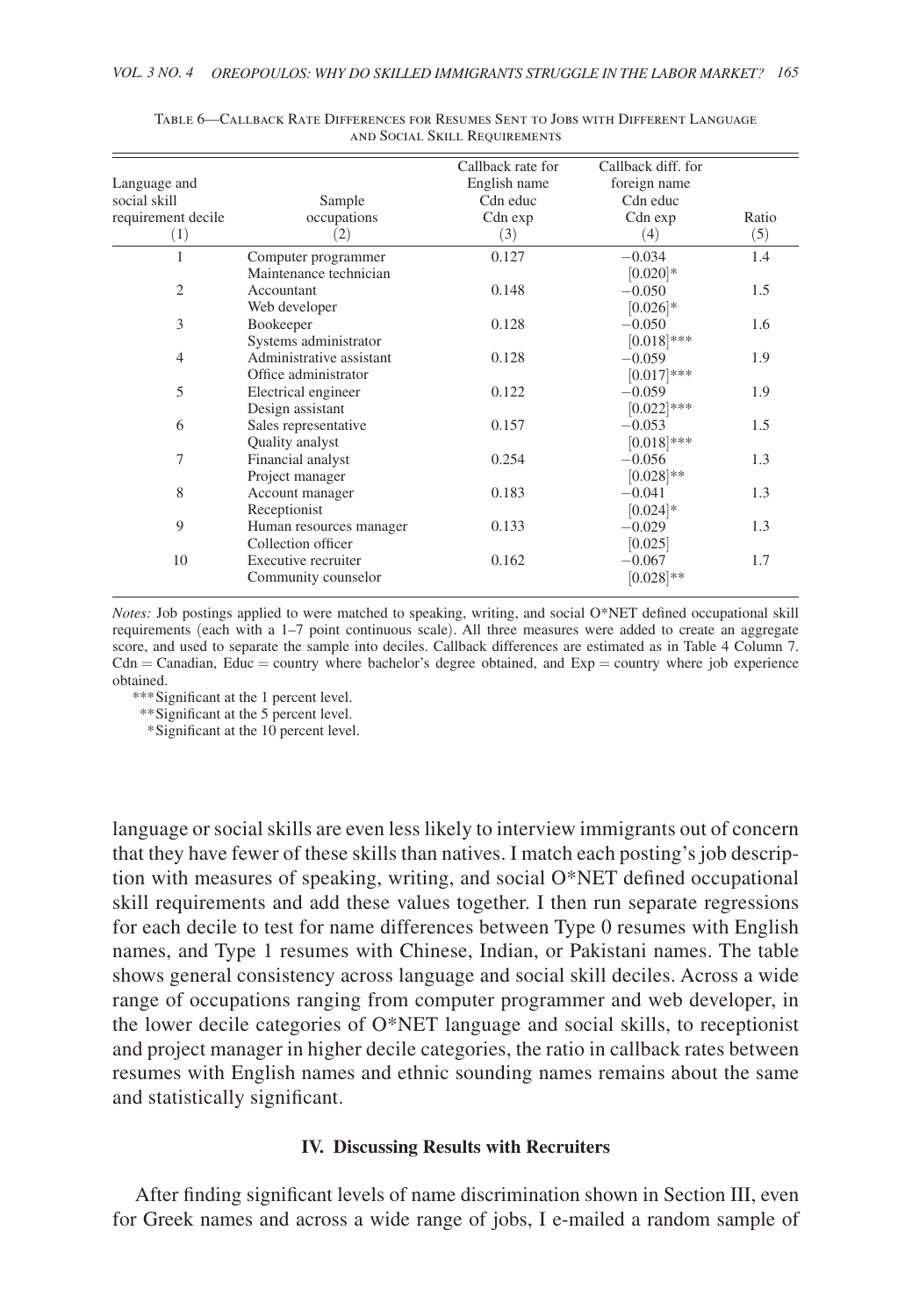300 employers from the sample of resumes sent to gain perspective from the recruiters themselves about what they think drives the results. I offered \$25 amazon.ca gift certificates for responses to be used anonymously (and under guidance from University of Toronto's Ethics Review Board). I focused on the Chinese, Indian, and Pakistani name discrimination results for resumes with Canadian experience and education and asked whether recruiters thought that the observed behavior was due to remaining productivity concerns or something else. I also noted that listing active extracurricular activities, volunteer work, and fluency in multiple languages (including French) did not significantly affect the findings, and these differences were found for many different job types.

Only 29 responded. Virtually everyone that did, however, overwhelmingly said that employers often treat name, country of education or experience as a signal that an applicant may lack critical language skills for the job. When asked specifically about why otherwise identical resumes except for name would generate a different response, typical responses were:

The problem is the ability to communicate in English. Foreign sounding names may be overlooked due to a perception that their English language skills may be insufficient on the job site.

One reason for this to occur would be people's fear of strong accents not being understood by customers and/or co-workers.

Name suggests candidate is not fluent in English, is the candidate eligible to work in Canada, will the candidate need extensive time off to return home to visit family/friends, will the employer be required to provide additional time off in recognition of cultural holidays.

Some recruiters also pointed out that they often face more pressure to avoid bad hires than they are awarded for exceptional ones. Negative hiring experiences with workers of a specific ethnicity also created less openness to people from that ethnicity in the future:

The lesson and outcome of hiring someone who left the company angrily is to not hire anyone of the same ethnicity. The same politics work against all of us.

Some respondents also expressed difficulties evaluating the qualifications of someone with a non-English name:

A good recruiter will call everyone because there may be times that people aren't represented as you'd picture them from their resume. …When you're calling someone with an English sounding name, you know what you're getting into. You know that you can call Bob Smith, and you can talk to him as quickly as you want to. It's less work because you know that his English will be fine. It also indicates that he's white looking. The brown guy who was born here is not less desirable in the workplace, but it takes something more to know for sure that he speaks English without an accent. We'd have to make a phone call and test the water.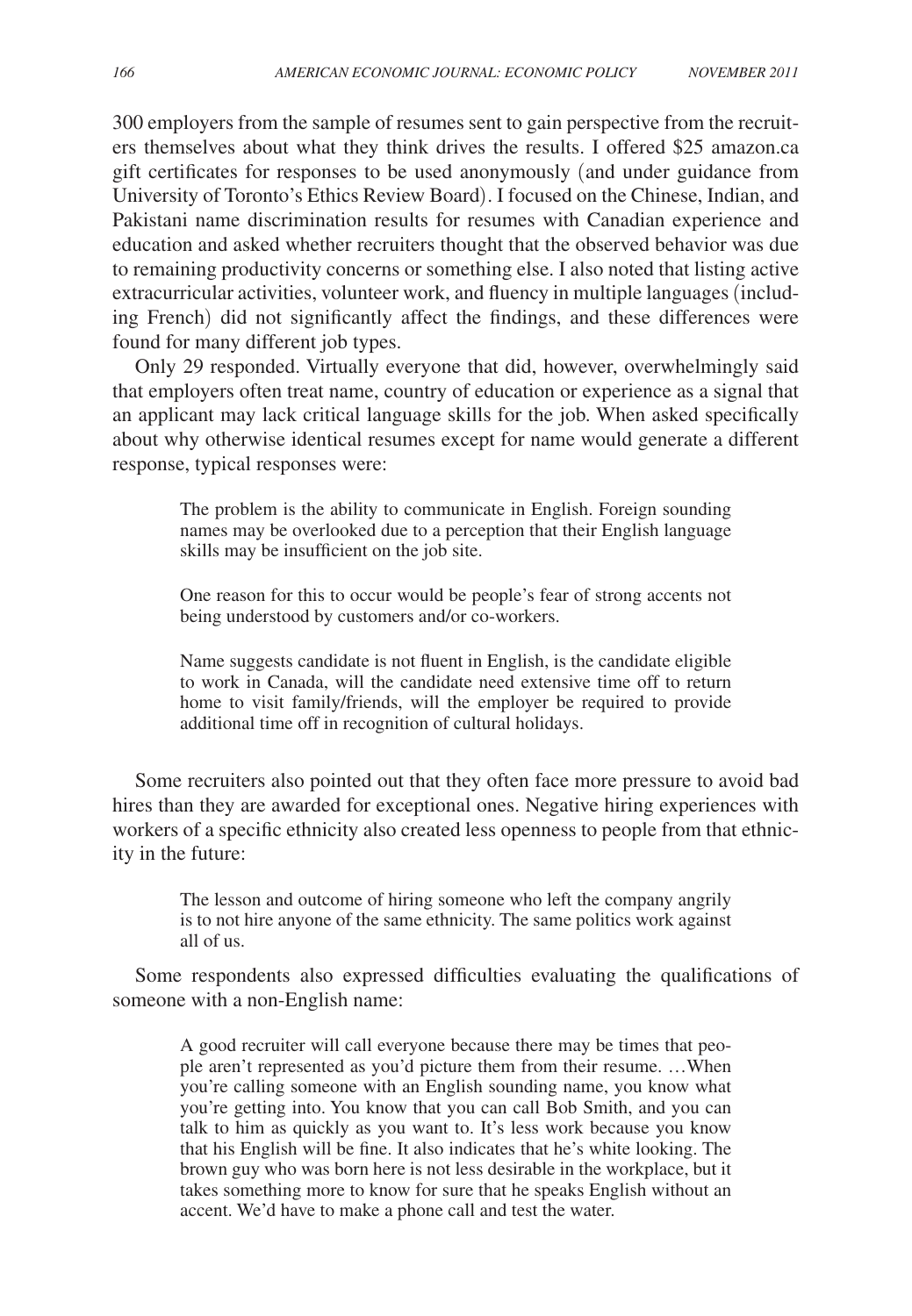## **V. Conclusion**

<span id="page-19-0"></span>In this paper, I explore why immigrants who enter Canada based on skill fair so poorly in the labor market. The employed methodology involves sending mock resumes in response to thousands of job postings across a wide set of occupations and industries mostly around the Greater Toronto Area. Three main descriptive findings emerge. First, Canadian-born individuals with English-sounding names are much more likely to receive a callback for a job interview after sending their resumes than compared to foreign-born individuals, even among those with foreign degrees from highly selective schools, or among those with the same listed job experience but acquired outside of Canada. The results show that 15.7 percent of resumes sent with English-sounding names, Canadian education, and Canadian experience received a callback from an employer, compared to only 6.0 percent of resumes with foreign-sounding names from China, India, or Pakistan, and foreign experience and education. The callback gap lines up with overall unemployment differences. In 2006, for example, the national unemployment rate for immigrants was 11.5 percent, more than double the rate of 4.9 percent for the Canadian-born population (Statistics Canada 2007). Much of the unemployment difference may, therefore, be due to immigrants not even making it to the interview stage in the job application process.

Second, employers value Canadian experience far more than Canadian education when deciding to interview applicants with foreign backgrounds. Among resumes with foreign names and foreign education, the callback rate climbs from 6.0 percent to 8.5 percent by listing just one previous job with a company located *inside* Canada rather than outside. Listing all job experience with companies located inside Canada leads to the callback rate increasing further to 11.0 percent. These substantial increases are noteworthy especially in light of the fact that they also occur when only job location differs while keeping constant job descriptions and company names (e.g., ABC Inc., Toronto versus ABC Inc., Mumbai). Employers are much more interested in foreign-born applicants with more Canadian experience. If more of these immigrants are allowed to enter, or recent arrivals are provided with assistance to help them find initial work that matches their previous background, this may help to boost immigrants' wage trajectories.

While Canadian experience plays a crucial role in determining the likelihood of a callback, having a degree from a more prestigious foreign institution, or acquiring additional schooling in Canada does not appear to significantly impact the chances of a callback. Conditional on listing four to six years of Canadian experience on a resume, callback rates do not differ significantly by whether a resume lists a bachelor's degree from nearby Canadian university or lists one from a foreign university. I also find little effect from indicating an applicant graduated from a top-ranking school compared to a low-ranking school, even among resumes with degrees from Canadian institutions. This surprises me, since admission criteria varies widely by school. It may indicate employers do not pay close attention to education qualifications for resumes with several years of experience. I also find no effect from listing an additional Canadian master's degree. The recruiters, with whom I discussed these results, were not surprised. All recruiters said that education plays only a minor role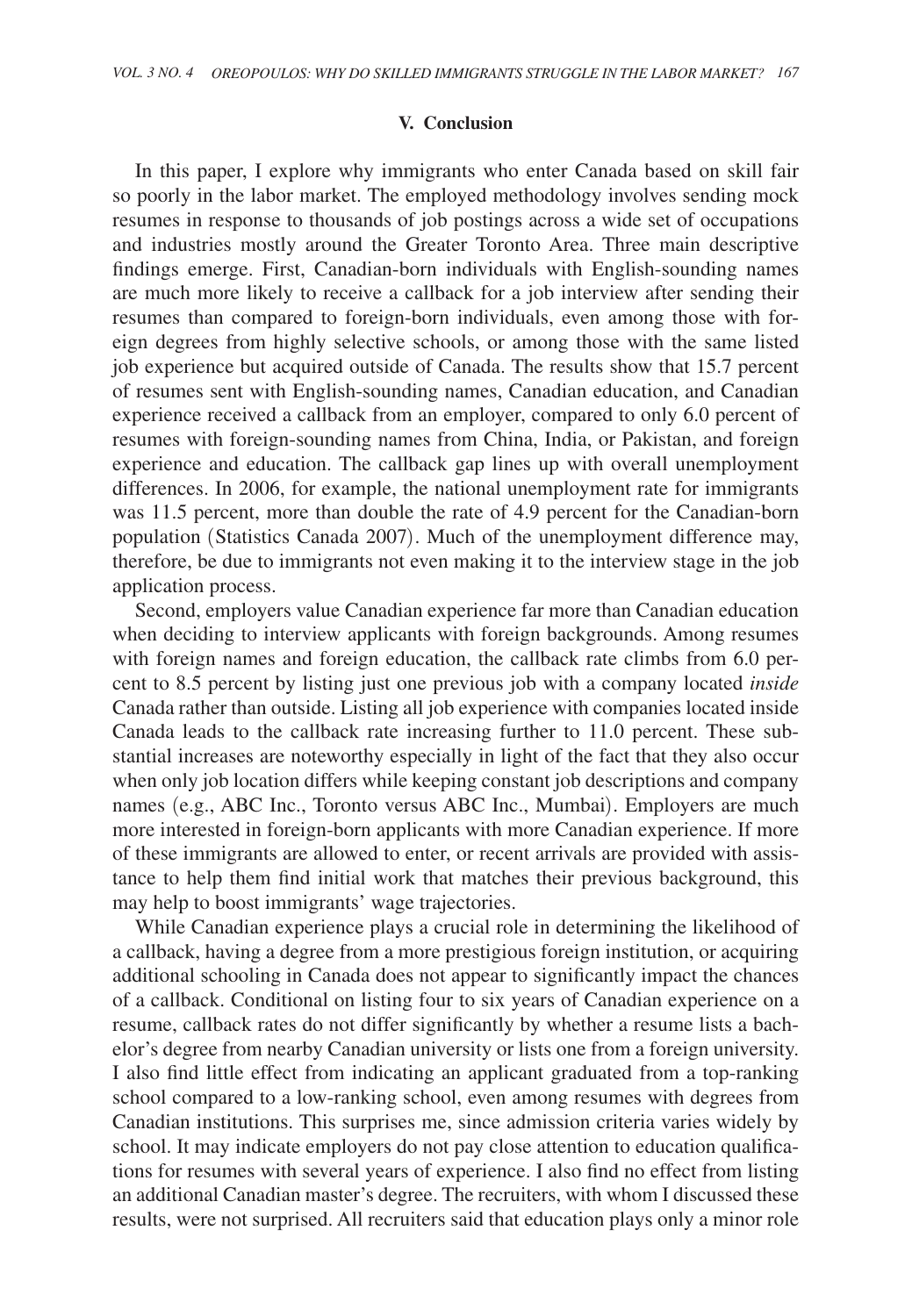in deciding whether to call back for an interview once an applicant has accumulated four to six years of experience.

Third, employers discriminate substantially by name. Employer contact falls by 4.4 percentage points when switching from a Canadian resume with a common English name to one with a common Chinese, Indian, Pakistani, or even Greek name (15.7 percent to 11.3 percent, respectively). This difference is substantial, and almost as large as that found by Bertrand and Mullainathan (2004) using resumes in the United States with black- or white-sounding names.

When asked what explains these findings, recruiters who responded said overwhelmingly that employers often treat name as a signal that an applicant lacks critical language skills for the job. Some recruiters also pointed out that they often face more pressure to avoid bad hires than they are awarded for exceptional ones. This leads to risk aversion and exacerbates the impact from even small signals of lower expected productivity.

The empirical evidence, however, does not easily corroborate with the view that all the discrimination observed is statistically driven by concerns about language skills. The resumes sent were, on average, the same by description of job experience, years of schooling, style of resume, and cover e-mail. The statistical discrimination model predicts that adding information related to important characteristics not listed on the resume should reduce the degree of discrimination, yet I find little evidence of this. The listing of fluency in French, English, and mother tongue marginally increases callback rates for foreign educated and experienced applicants, but has no impact for foreign-named applicants. Listing prominently recognized firms, or large firms, also does not reduce the gap in callback rates. I find no obvious pattern between the English-named applicant premium and the degree of language skill required to perform successfully on the job.

An interesting (and unexpected) finding is that switching applicants' names from English to Greek origins generates lower callback rates. The callback rate gap between English and Greek names is about the same as it is between English and Chinese names, and significant at the 10 percent level. I believe employers likely view Greek-named applicants as Canadian born with little difference in English proficiency compared to the English applicant. A reinterpretation of the gap between English-named applicants and those with Indian, Pakistani, or Chinese names therefore is that recruiters place a premium on wanting to interview applicants with English names rather than a discount on Indian, Pakistani, or Chinese. Consistent with this conclusion, Nicolas Jacquemet and Constantine Yannelis (2011) find similar levels of discrimination in Chicago for applicants with African-American names and applicants with unknown ethnic origins compared to applicants with Anglo-Saxon names.

Surprisingly, no recruiters who responded explicitly acknowledged the possibility that information on the resume could offset or address their stated language concerns, despite efforts to point this possibility out. A majority of respondents seemed to assume an applicant with an Indian, Pakistani, or Chinese name implied an immigrant and justified the results based on language concerns. Those who expressed these concerns also failed to acknowledge that the cost to acquire more information about language skills is small. If employers are interested in a candidate but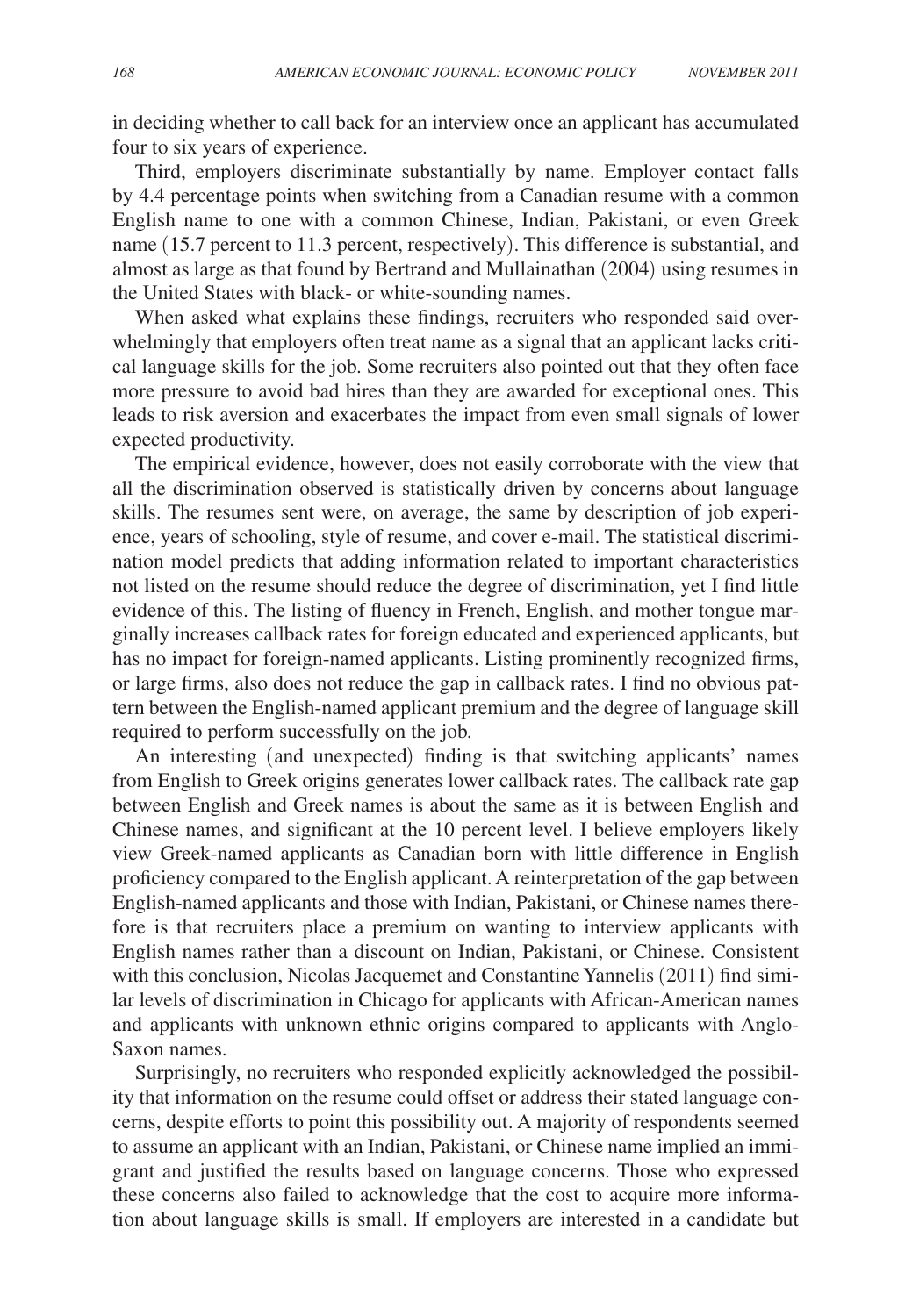concerned about the applicant's language skills, they could contact the applicant by telephone to determine whether an interview would be worthwhile.

Our contrasting quantitative and qualitative results, taken overall, are consistent with models such as Crandall and Eshleman (2003) of unintentional implicit discrimination, where employers justify name and immigrant discrimination based on language skill concerns, but incorrectly overemphasize these concerns without taking into account offsetting listed characteristics. There are two other audit studies that provide further evidence of implicit discrimination. Dan-Olof Rooth (2010) matches self-reported racial attitudes and implicit association test (IAT) scores of employers to callback outcomes from an audit study he carried out that looks at discrimination between resumes with common Swedish names and Arab-Muslim names. Those with more negative implicit association measures are less likely to callback Arab-Muslims, while self-reported measures of explicit association have little explanatory power. Bertrand, Chugh, and Mullainathan (2005) report similar results from a study involving picking qualified candidates from a set of resumes with White and African-American names and find a negative correlation between the number of African-American resumes selected by a given subject and that subject's IAT score. The stereotypes driving racial callback differences, however, are less focused on language ability than those likely driving the ethnic callback differences this paper finds. Bertrand, Chugh, and Mullainathan (2005) observe the correlation largest among those subjects that report feeling most rushed during the task.

One direct policy recommendation that arises from concluding that implicit discrimination drives at least some of the results is that employers should consider masking names on applications before making initial interview decisions. Masking names is easily implemented for employers that collect applications online. Recruiters can also request that applicants list name and contact information on a separate page at the end of a resume that can then be ignored or removed during the initial interview selection process. It would not be difficult to explore this practice on a trial basis to determine whether such practice leads to better hiring or turns out to be onerous with little perceived benefit. As a related example, Claudia Goldin and Cecilia Rouse (2000) document how blind auditions procedures (e.g., auditioning behind a screen) fostered impartiality in hiring and increased the proportion of women in symphony orchestras. Another implication is to develop hiring policies that involve contacting marginal applicants to initially assess language abilities, when in doubt.

It should not be overlooked, however, that many recruiters are clearly concerned that immigrants may lack critical language skills for performing well on the job. These concerns appear to be based on real productivity worries. We cannot rule out that the stated reasons for discrimination belie underlying prejudice. Nevertheless, employers state they place high value on workers with strong communication skills and it may be worth considering additional ways to rank applicants under the point system higher for having these skills.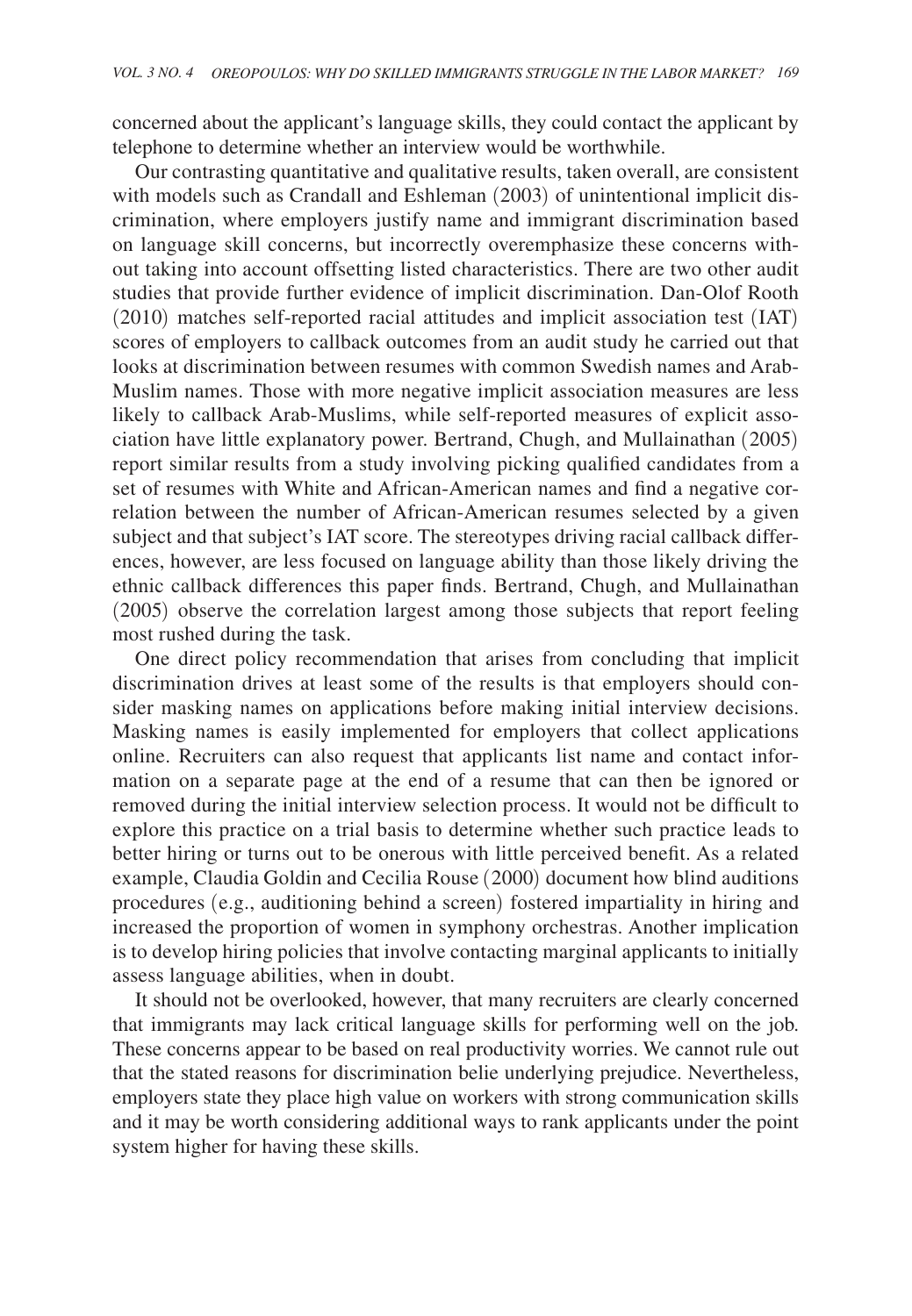#### **REFERENCES**

- <span id="page-22-0"></span>**Aigner, Dennis J., and Glen G. Cain.** 1977. "Statistical Theories of Discrimination in Labor Markets." *Industrial and Labor Relations Review*, 30(2): 175–87.
	- **Antecol, Heather, Peter Kuhn, and Stephen J. Trejo.** 2006. "Assimilation via Prices or Quantities? Sources of Immigrant Earnings Growth in Australia, Canada, and the United States." *Journal of Human Resources*, 41(4): 821–40.
	- **Aydemir, Abdurrahman, and Mikal Skuterud.** 2005. "Explaining the Deteriorating Entry Earnings of Canada's Immigrant Cohorts, 1966–2000." *Canadian Journal of Economics*, 38(2): 641–71.
	- **Beach, Charles M., Alan G. Green, and Christopher Worswick.** 2007. "Impacts of the Point System and Immigration Policy Levers on Skill Characteristics of Canadian Immigrants." *Research in Labor Economics*, 27: 349–401.
- **Bertrand, Marianne, Dolly Chugh, and Sendhil Mullainathan.** 2005. "Implicit Discrimination." *American Economic Review*, 95(2): 94–98.
- **Bertrand, Marianne, and Sendhil Mullainathan.** 2004. "Are Emily and Greg More Employable than Lakisha and Jamal? A Field Experiment on Labor Market Discrimination." *American Economic Review*, 94(4): 991–1013.
	- **Borjas, George J.** 1993. "Immigration Policy, National Origin, and Immigrant Skills: A Comparison of Canada and the United States." In *Small Differences That Matter: Labor Markets and Income Maintenance in Canada and the United States*, ed. David Card and Richard B. Freeman, 21–43. Chicago: University of Chicago Press.
	- **Chugh, Dolly.** 2004. "Societal and Managerial Implications of Implicit Social Cognition: Why Milliseconds Matter." *Social Justice Research*, 17(2): 203–22.
	- **Crandall, Christian S., and Amy Eshleman.** 2003. "A Justification-Suppression Model of the Expression and Experience of Prejudice." *Psychological Bulletin*, 129(3): 414–46.
	- **Dietz, Joerg, Victoria M. Esses, Chetan Joshi, and Caroline Bennett-AbuAyyash.** 2009. "The Evaluation of Immigrants' Credentials: The Roles of Accreditation, Immigrant Race, and Evaluator Biases." Canadian Labour Market and Skills Researcher Network (CLSRN) Working Paper 18.
	- **Dolin, Benjamin, and Margaret Young.** 2004. "Canada's Immigration Program." Parliamentary Information and Research Service Background Paper BP-190E.
	- **Ferrer, Ana, and W. Craig Riddell.** 2008. "Education, Credentials, and Immigrant Earnings." *Canadian Journal of Economics*, 41(1): 186–216.
	- **Frenette, Marc, and René Morissette.** 2005. "Will They Ever Converge? Earnings of Immigrant and Canadian-born Workers over the Last Two Decades." *International Migration Review*, 39(1), 228–57.
	- **Fryer, Roland, and Matthew O. Jackson.** 2008. "A Categorical Model of Cognition and Biased Decision Making." *B.E. Journal of Theoretical Economics: Contributions to Theoretical Economics*, 8(1): Article 6.
- **Goldin, Claudia, and Cecilia Rouse.** 2000. "Orchestrating Impartiality: The Impact of 'Blind' Auditions on Female Musicians." *American Economic Review*, 90(4): 715–41.
	- **Green, David A., and Christopher Worswick.** 2010. "Entry Earnings of Immigrant Men in Canada: The Roles of Labour Market Entry Effects and Returns to Foreign Experience." In *Canadian Immigration: Economic Evidence for a Dynamic Policy Environment*, ed. Ted McDonald, Elizabeth Ruddick, Arthur Sweetman and Christopher Worswick, 77–110. Montreal and Kingston: McGill-Queen's University Press.
	- **Jacquemet, Nicolas, and Constantine Yannelis.** 2011. "Indiscriminate Discrimination: A Correspondence Test for Ethnic Homophily in the Chicago Labor Market." Unpublished.
- **Lahey, Joanna N., and Ryan A. Beasley.** 2009. "Computerizing Audit Studies." *Journal of Economic Behavior and Organization*, 70(3): 508–14.
- **LaLonde, Robert J., and Robert H. Topel.** 1992. "The Assimilation of Immigrants in the U.S. Labor Market." In *Immigration and the Work Force: Economic Consequences for the United States and Source Areas.*, ed. George J. Borjas and Richard B. Freeman, 67–92. Chicago: University of Chicago Press.
- **Lubotsky, Darren.** 2007. "Chutes or Ladders? A Longitudinal Analysis of Immigrant Earnings." *Journal of Political Economy*, 115(5): 820–67.
- **Manning, Alan.** 2000. "Movin' On Up: Interpreting the Earnings-Experience Profile." *Bulletin of Economic Research*, 52(4): 261–95.
- **Mullainathan, Sendhil.** 2002. "A Memory-Based Model of Bounded Rationality." *Quarterly Journal of Economics*, 117(3): 735–74.
	- **Oreopoulos, Philip.** 2011. "Why Do Skilled Immigrants Struggle in the Labor Market? A Field Experiment with Thirteen Thousand Resumes: Dataset." *American Economic Journal: Economic Policy*. [http://www.aeaweb.org/articles.php?doi](http://www.aeaweb.org/articles.php?doi=10.1257/pol.3.4.148)=10.1257/pol.3.4.148.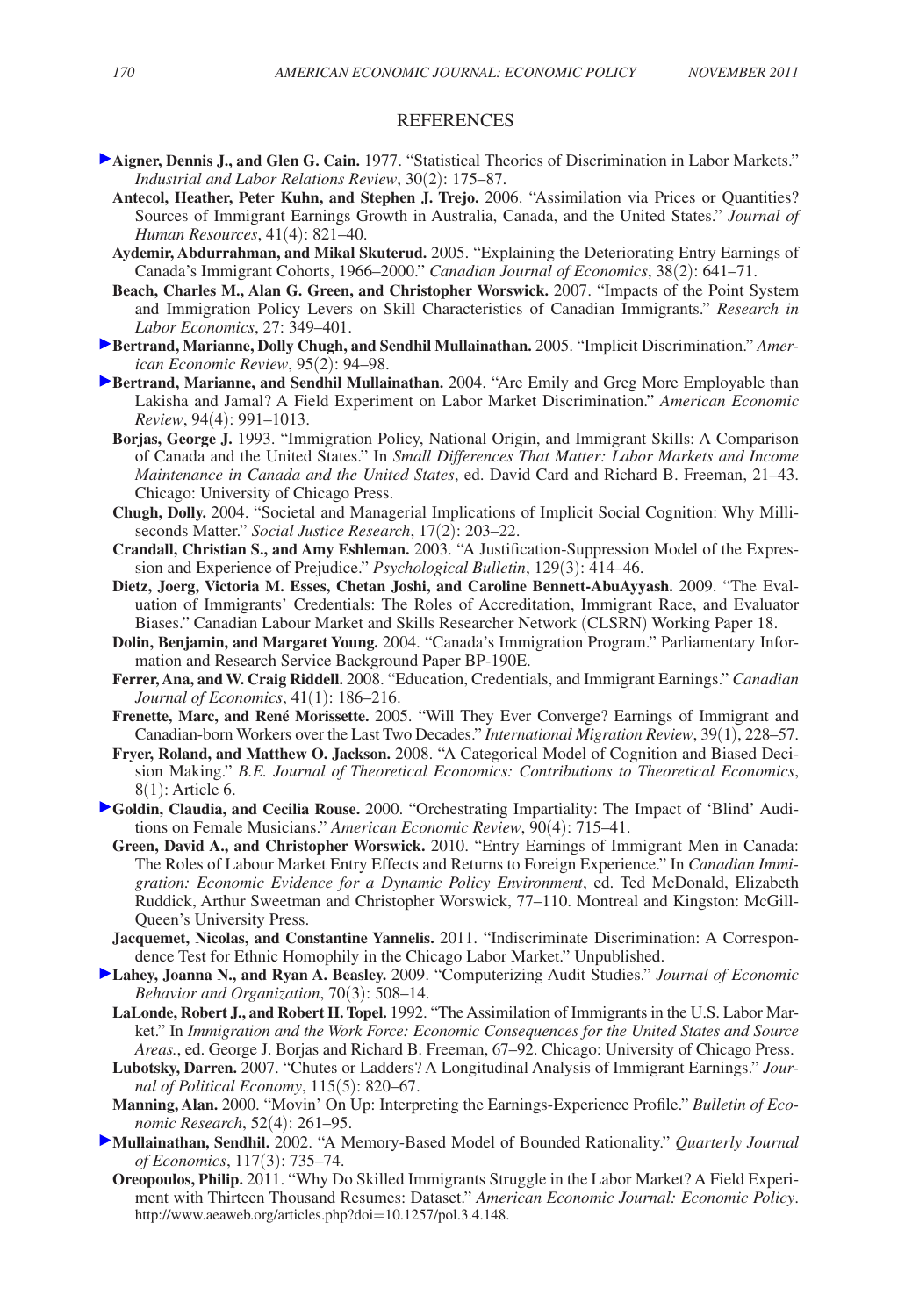- **Phelps, Edmund S.** 1972. "The Statistical Theory of Racism and Sexism." *American Economic Review*, 62(4): 659–61.
- **Ranganath, Kate A., Colin Tucker Smith, and Brian A. Nosek.** 2008. "Distinguishing Automatic and Controlled Components of Attitudes from Direct and Indirect Measurement Methods." *Journal of Experimental and Social Psychology*, 44(2): 386–96.
- **Riach, P. A., and J. Rich.** 2002. "Field Experiments of Discrimination in the Market Place." *Economic Journal*, 112(483): F480–518.
	- **Rooth, Dan-Olof.** 2010. "Automatic Associations and Discrimination in Hiring: Real World Evidence." *Labour Economics*, 17(3): 523–34.
	- **Schaafsma, Joseph, and Arthur Sweetman.** 2001. "Immigrant Earnings: Age at Immigration Matters." *Canadian Journal of Economics*, 34(4): 1066–99.
	- **Stanley, Damian, Elizabeth Phelps, and Mahzarin Banaji.** 2008. "The Neutral Basis of Implicit Attitudes." *Current Directions in Psychological Science*, 17(2): 164–70.
	- **Statistics Canada.** 2008. *Earnings and Incomes of Canadians Over the Past Quarter Century*, *2006 Census*. Catalogue no. 97-563-X. Ottawa, May.
	- **Statistics Canada.** Census of Canada. 2006. Public Use Microdata File of Individuals [computer file]. Ottawa, Ont.: Statistics Canada [producer]; Statistics Canada. Data Liberation Initiative [distributor], 2010-03-04. (STC cat. 95M0028XVB).
	- **Zietsma, Danielle.** 2007. "The Canadian Immigrant Labour Market in 2006: First Results from Canada's Labour Force Survey." Labour Statistics Division, Statistics Canada Research Paper, Catalogue no. 71-606-XIE2007001.